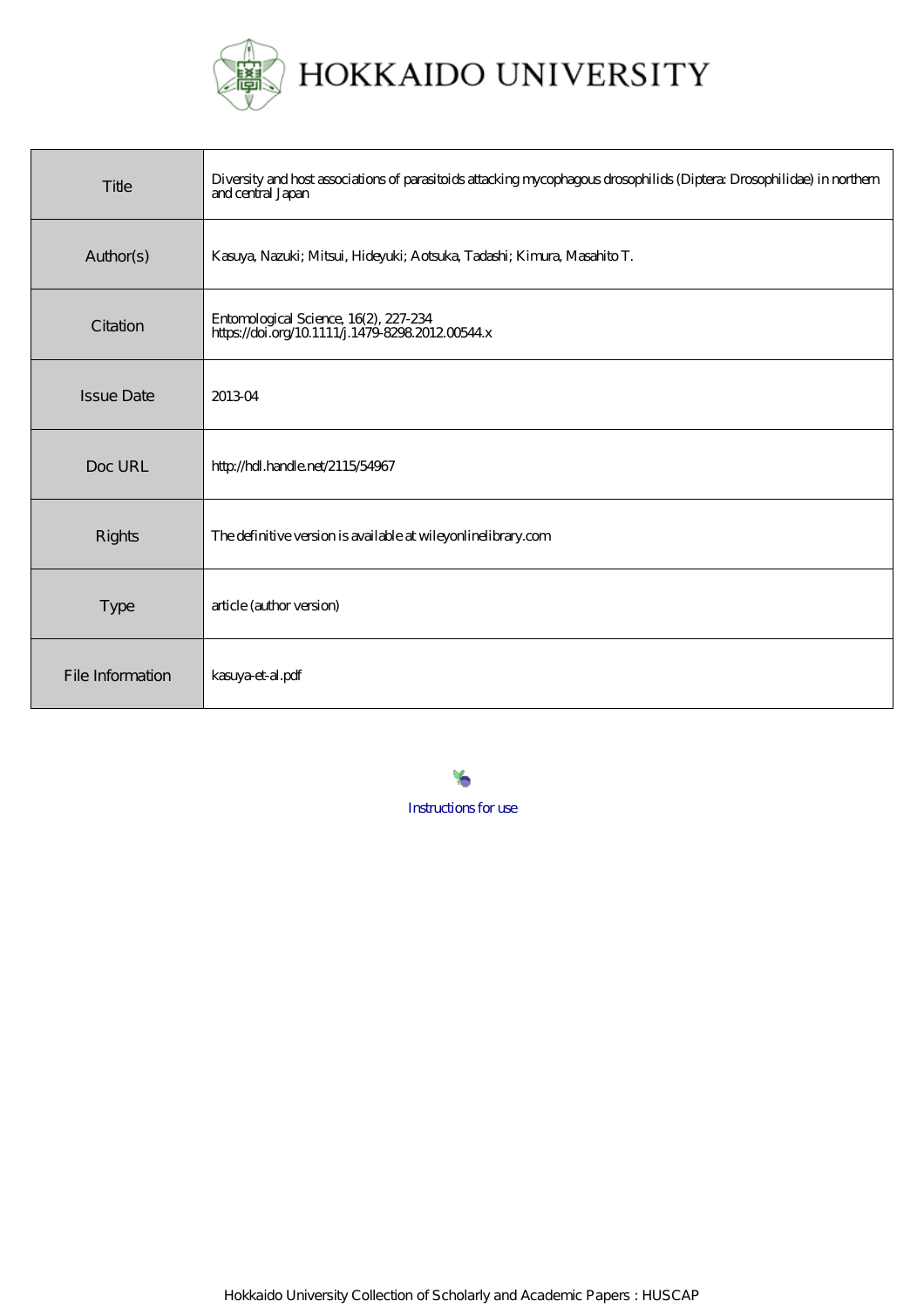# **Diversity and host associations of parasitoids attacking mycophagous drosophilids (Diptera: Drosophilidae) in northern and central Japan**

Nazuki  $KASUYA<sup>1</sup>$ , Hideyuki MITSUI<sup>1</sup>, Tadashi AOTSUKA<sup>2</sup> and Masahito T. KIMURA1\*

<sup>1</sup> Graduate School of Environmental Earth Science, Hokkaido University, Sapporo, *Hokkaido and 2 Graduate School of Science and Technology, Tokyo Metropolitan University, Hachioji, Tokyo, Japan* 

Running title: Parasitoids of mycophagous drosophilids

*Correspondence:* Masahito T. Kimura, Graduate School of Environmental Earth Science, Hokkaido University, Sapporo, Hokkaido 060-0810, Japan. E-mail: mtk@ees.hokudai.ac.jp.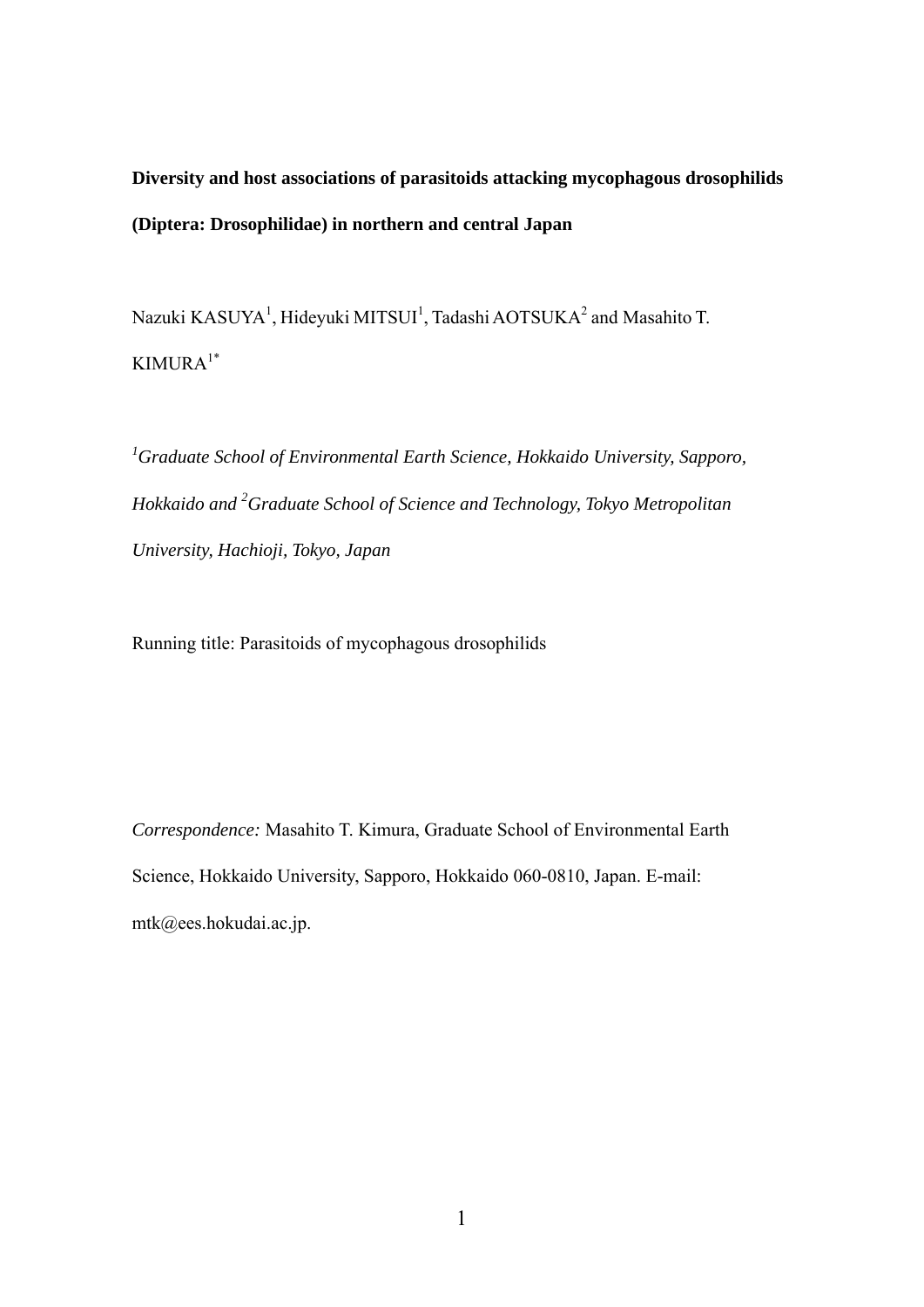#### **Abstract**

The diversity and host associations of parasitoids attacking mycophagous drosophilids were studied in Tokyo (the warm-temperate region) and Sapporo (the cool-temperate region) in Japan. Field collections were carried out using traps baited with mushrooms in May, June, September and October, 2009 in Tokyo and in July and August, 2010 in Sapporo. The major drosophilid species that emerged from mushroom baits was *Drosophila bizonata* in Tokyo and *D. orientacea* in Sapporo. In total, 13 parasitoid species emerged from drosophilids occurring in mushroom baits, and 11 of them were larval parasitoids belonging to Braconidae and Figitidae. Among the 11 larval parasitoids, 10 were collected in Tokyo, while only two were collected in Sapporo. It is not known why their diversity differed so much between these two regions. Four of the 11 larval parasitoids have also been recorded from drosophilid larvae occurring in fruits (banana). The use of these two habitats (mushrooms and fruits) by these four species seems to reflect the occurrence (i.e. resource use) of their suitable hosts. On the other hand, most larval parasitoids from Tokyo attacked *D. bizonata*, and two larval parasitoids from Sapporo attacked *D. orientacea*, suggesting that the abundance of potential hosts is one of the important factors affecting their host use.

**Key words:** Braconidae, coevolution, Figitidae, Hymenoptera**.**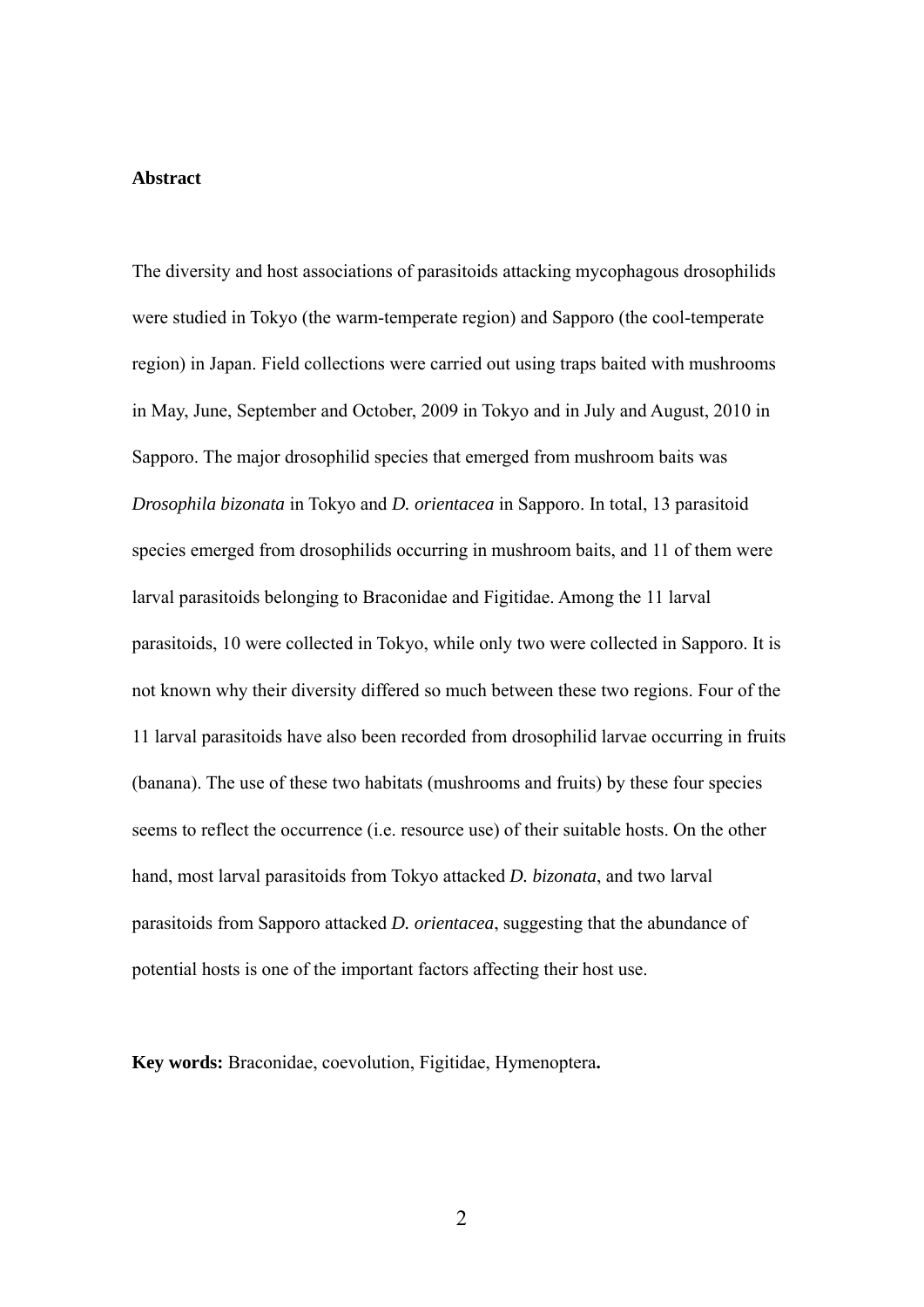# **INTRODUCTION**

Host range of parasitoids is affected by various factors, such as host habitats, host taxonomy and/or competition with other parasitoid species (Askew & Shaw 1986; Askew 1994; Godfray 1994; Hawkins 1994). For example, parasitoids are expected to search for potential hosts in habitats where the availability of suitable hosts is high (Gauld 1988; Whitman & Eller 1990; Hawkins 1994), and therefore insects that occur in other habitats may be seldom attacked by these parasitoids even if they are physiologically suitable as host. In addition, closely related species may be attacked by common parasitoid species, since they would share physiological or morphological characteristics that may determine their suitability as host (Vinson & Iwantsch 1980; Askew 1994; Godfray 1994). The abundance of potential hosts also affects the parasitoid host selection (Hawkins 1994; Sheehan 1994; Sasaki & Godfray 1999; Lapchin 2002); it is beneficial for parasitoids to evolve virulence against frequently encountered (i.e. abundant) potential hosts, whereas it may costly for parasitoids to pursue less abundant potential hosts if they evolved resistance.

We present here researches on the diversity and host associations of parasitoids attacking mycophagous drosophilids in central and northern Japan to determine factors influencing their host use. *Drosophila* species and their parasitoids have been used as a model system for the study of coevolutionary interactions (Fellowes & Godfray 2000; Kraaijeveld & Godfray 2001, 2009; Dupas *et al*. 2009; Prévost *et al*. 2009), but how the host range of *Drosophila* parasitoids is determined is still elusive,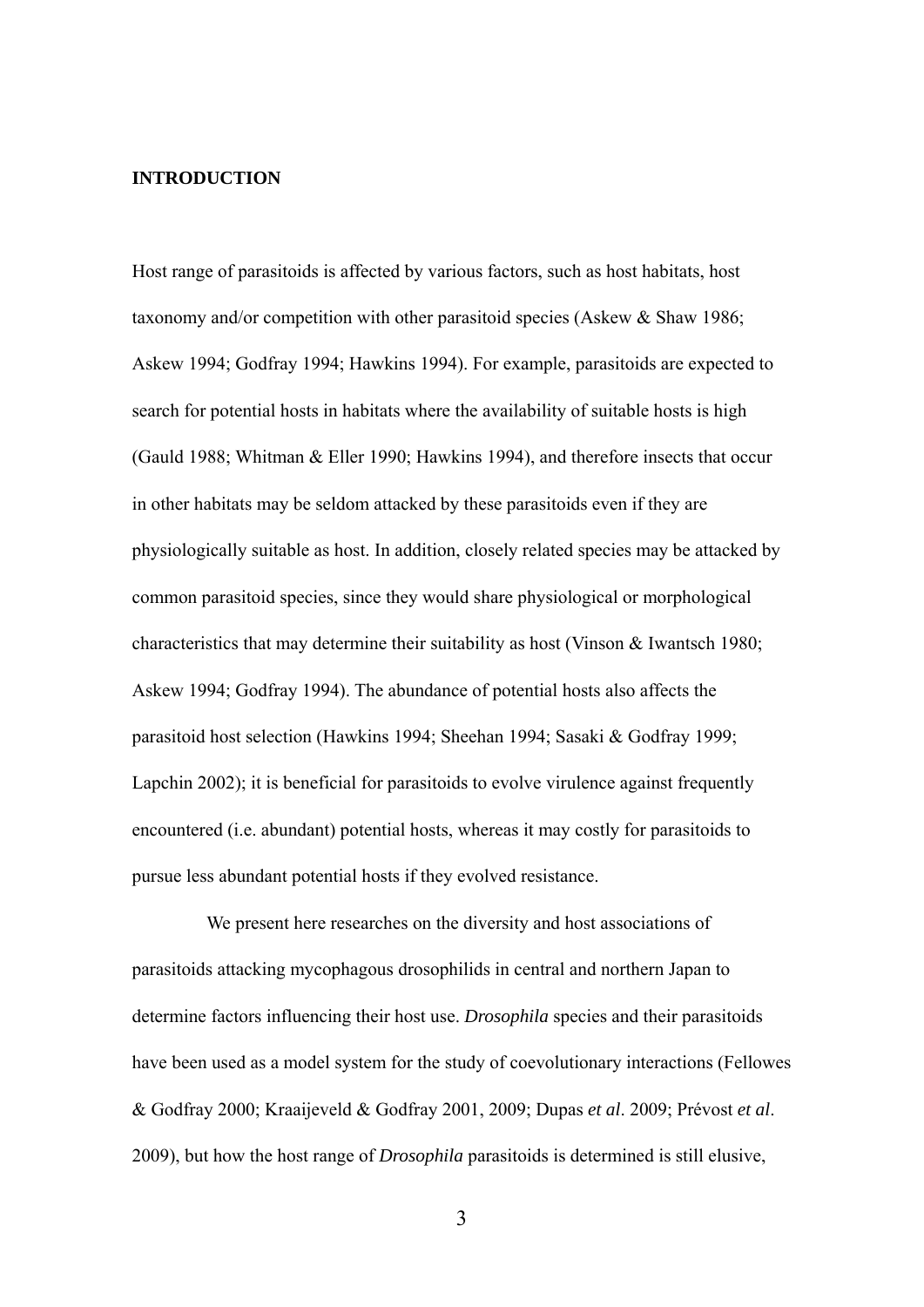since not many studies on their field ecology have been conducted except for Janssen *et al*. (1988), Driessen *et al*. (1990), Fleury *et al*. (2004, 2009), Yorozuya (2006) and Mitsui and Kimura (2010).

### **MATERIAL AND METHODS**

#### **Field survey**

Collections of parasitoids were carried out in Tokyo  $(35.6 \text{°N}, 139.4 \text{°E})$  and Sapporo  $(43.1 \text{°N}, 141.3 \text{°E})$  located in the warm- and cool-temperate regions, respectively. Sapporo is located about 60 km north of Tomakomai where Yorozuya (2006) carried out a study of parasitoids attacking mycophagous drosophilids. Collections were carried out in a fragmented forest in the Minami-osawa campus of Tokyo Metropolitan University and a wooded area at Takao in Tokyo, and in a grove of the Botanic Garden of Hokkaido University and a wooded area at Moiwa in Sapporo. At each site, three traps baited with different mushrooms were set; *Flammulina velutipes* (Curt.: Fr.), *Grifola frondosa* (Dicks.: Fr.) and *Agaricus bisporus* (Lange) were used as baits in Tokyo, while the first two and *Pleurotus cornucopiae* (Paulet) were used in Sapporo. All mushrooms were bought commercially. Mushrooms except *P. cornucopiae* were frozen before use, since freezing enhances decay; *Pleurotus cornucopiae* was used without freezing, since this mushroom decays rather promptly. A clump (about 30 g) of mushroom was placed in each trap, left for a week in the field, and brought back to the laboratory. At the time of collection of old mushrooms, new clumps were placed in traps. Since mushrooms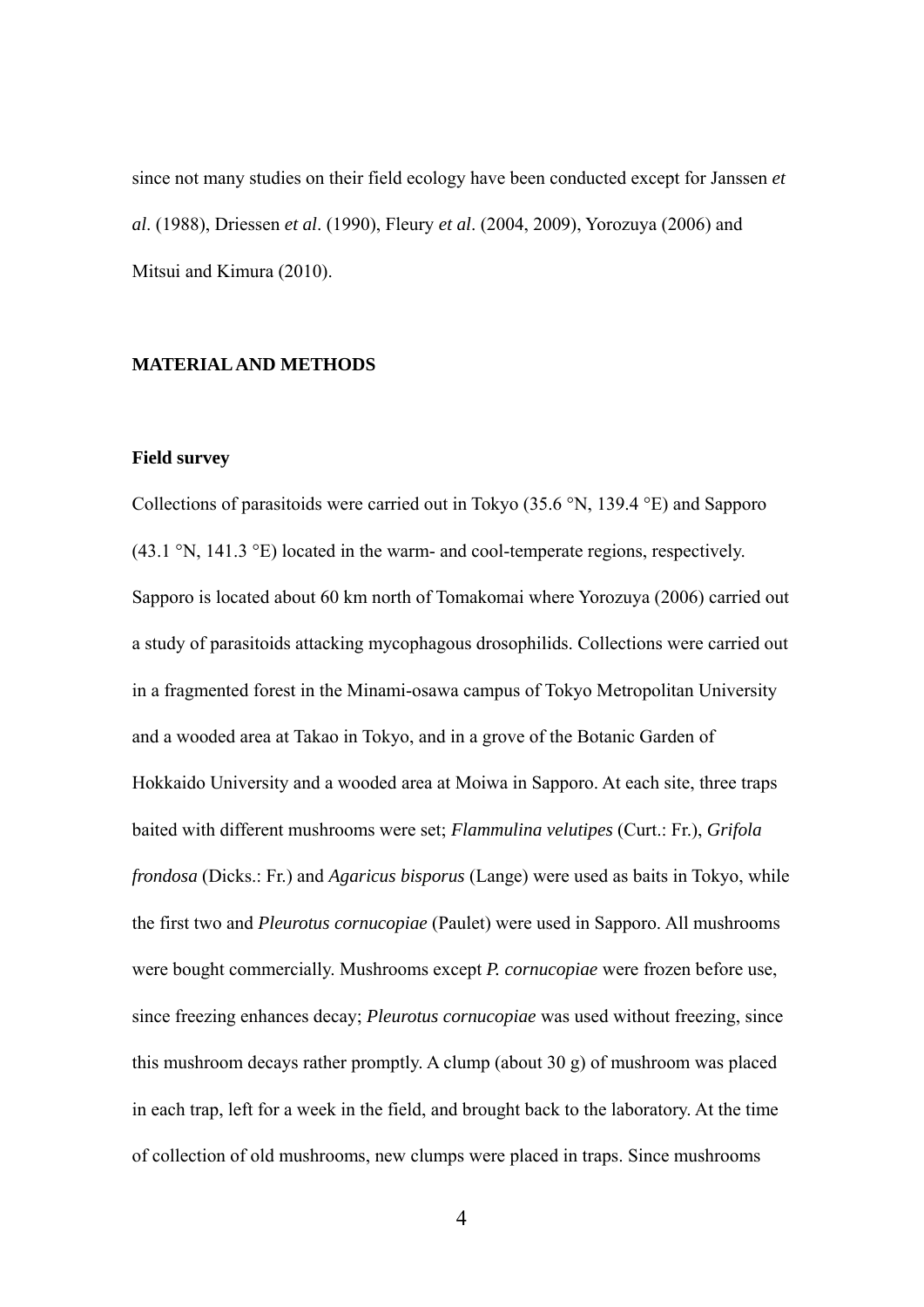were left only for a week in the field, most drosophilid individuals oviposited in mushrooms remained as larvae at the time of collection. Therefore, pupal parasitoids were scarcely collected in this survey. Mushrooms collected from the field were placed in plastic containers with pieces of cloth. When drosophilid larvae in the baits pupated on cloth, they were collected, identified to species, and placed in separate Petri dishes. When flies or parasitoids emerged, they were identified and counted. Collections were carried out eight times (weeks) in May and June and nine times in September and October, 2009 in Tokyo, and nine times in July and August, 2010 in Sapporo. Voucher specimens were deposited in Graduate School of Environmental Earth Science, Hokkaido University.

# **Drosophilid species**

Some closely related drosophilid species (e.g., *D. bizonata* Kikkawa & Peng and *D. orientacea* Grimaldi, James & Jaenike or members of the *quinaria* species group (*D. angularis* Okada, *D. brachynephros* Okada and *D. unispina* Okada)) cannot be discriminated by puparial morphology. The species of these pupae were determined by adult flies upon emergence.

 Larval feeding niches (i.e., major breeding resources) of drosophilid species collected in this study were classified according to the studies of Kimura *et al*. (1977), Nishiharu (1980), Ichijô and Beppu (1990) and Mitsui *et al*. (2010) as follows: species mainly exploiting mushrooms (M), those exploiting decaying plant materials including mushrooms (P), those mainly exploiting fruits (F), and those mainly exploiting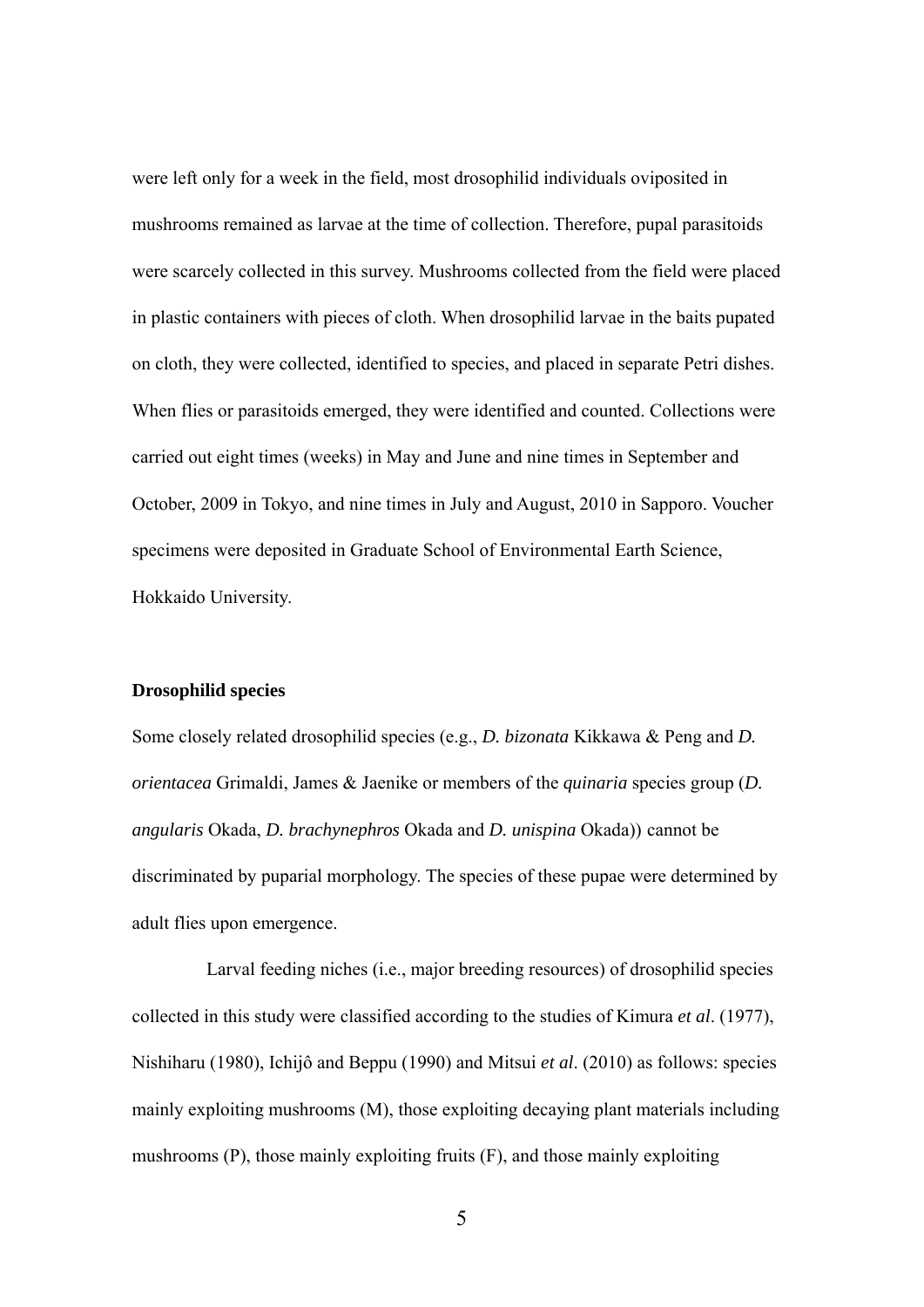decaying tree bark (T).

#### **Parasitoid species**

Parasitoids were identified to genus or species by adult morphology according to Yoshimoto (1962), Nordlander (1980), Belokobylskij (1998), Wharton (2002), Forshage and Nordlander (2008) and Novković *et al*. (2011). However, many parasitoids could not be identified to species by examining adult morphology. As a consequence, partial sequences of their mitochondrial COI (cytochrome oxidase subunit I) gene were determined for identification. DNA was extracted from whole body of morphologically different species by a modified phenol-chloroform protocol. Amplification of COI fragments was preformed mainly with a pair of primers (Folmer *et al*. 1994), LCO (5' -GGTCAACAAATCATAAAGATATTGG- 3') and HCO (5'

-TAAACTTCAGGGTGACCAAAAAATCA- 3'). For species where the HCO-LCO primers failed to amplify, a pair of basal Hymenoptera COI forward (5' -ACNAATCAYAAANWTATTGG- 3') and basal Hymenoptera COI reverse (5' -TADACTTCHGGATGDCCAAARAATCA- 3') or a pair of basal Hymenoptera COI forward short (5' -CDTTYCCWCGWATAAATAATATAAG- 3') and HCO primers was used. The first two pairs amplified about 620bp, while the last did about 420bp. PCR reaction mixtures (24  $\mu$ L) contained 1.24  $\mu$ L MgCl<sub>2</sub>, 0.5  $\mu$ L dNTPs, 2.48  $\mu$ L primers, 0.2  $\mu$ L Ampli tag DNA polymerase, and 2.5  $\mu$ L 10×PCR buffer. Amplification was performed as follows: 10 min denaturation at 94  $\degree$ C for one cycle; 35 cycles of 1 min denaturation at 94 °C, 1 min annealing at 50 °C, and 1.5 min elongation at 72 °C; 12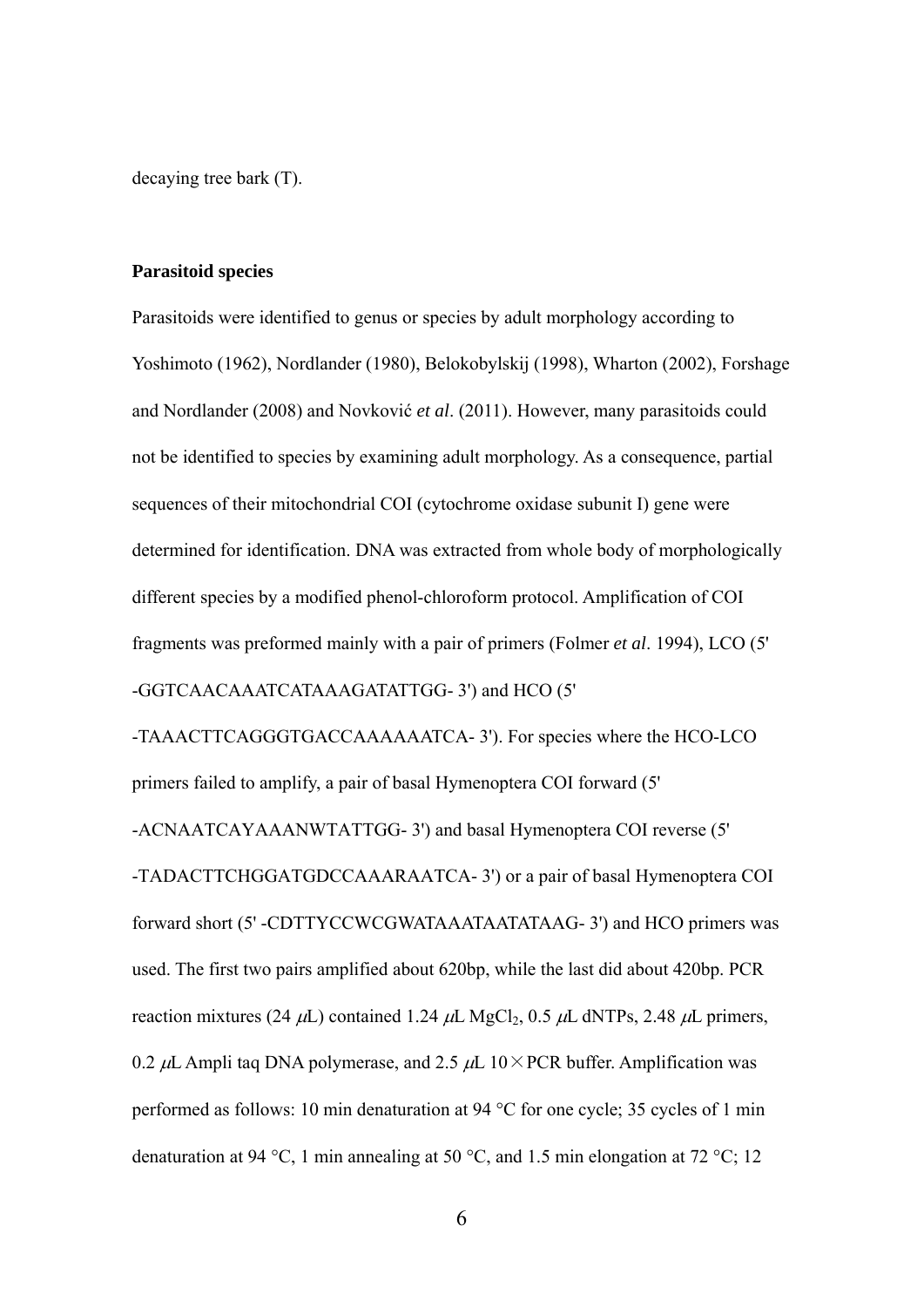min final elongation at  $72 \text{ °C}$  for one cycle. All sequence reactions were done using the Big Dye Terminator Cycle Sequencing Kit (ABI) and sequencing was done with an ABI PRISM 3130 Genetic Analyzer. COI sequences were aligned manually, and nucleotide divergence was estimated by Kimura's two-parameter method (Kimura 1980a).

#### **RESULTS**

# **Drosophilid species**

Table 1 shows the numbers of drosophilid species (pupae) collected at the two sites each in Tokyo and Sapporo. Data from different mushrooms were pooled, since the composition was not significantly different (data not shown). The composition differed considerably between Tokyo and Sapporo, but did not differ much between the two sites at each locality. In the present collections, *D*. *bizonata*-*D*. *orientacea* pupae were dominant in Tokyo and Sapporo (Table 1). In the samples of adult flies eclosed from the *D*. *bizonata*-*D*. *orientacea* pupae, *D. bizonata* comprised about 95% in Tokyo, and *D. orientacea* comprised 100% in Sapporo (data not shown). Since the *D*. *bizonata*-*D*. *orientacea* pupae comprised about 64% of total drosophilid pupae collected in Tokyo, *D. bizonata* was estimated to comprise about 61% of the total samples. On the other hand, *D. orientacea* comprised about 65% of the total samples in Sapporo. Other frequently recorded species were *D. immigrans* Sturtevant, *D. busckii* Coquilett, *D. curviceps* Okada & Kurokawa, *Scaptodrosophila coracina* Kikkawa & Peng, *D. lutescens* Okada in Tokyo, and *D. busckii*, *Sc. coracina* and *D. histrio* Meigen in Sapporo (Table 1).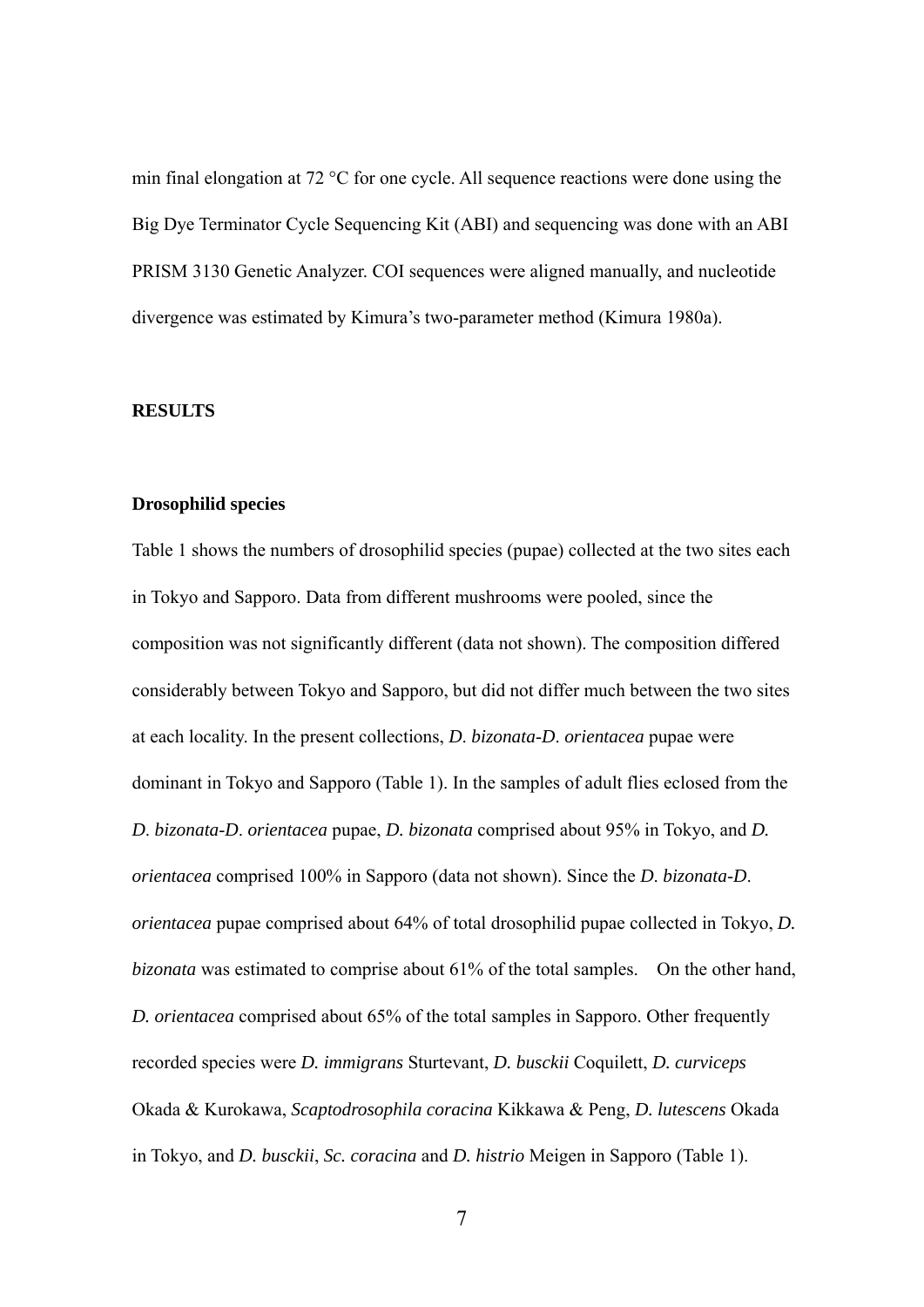Except for *D. histrio*, these species are not fungus specialists but generalists or fruit-feeders.

#### **Parasitoid species**

In the present survey, 13 species of parasitoids were discriminated, and nine of them were not identified to species. They belonged to four families, Braconidae (*Asobara japonica* Belokobylskij*, Phaenocarpa* sp. TK1*, Aphaereta* sp. TK1), Figitidae (*Ganaspis xanthopoda* (Ashmead)*, Ganaspis* sp. TK1, *Ganaspis* sp. TK2, *Leptopilina heterotoma* (Thompson)*, Leptopilina* sp. TK1, *Leptopilina* sp. TK2, *Kleidotoma* sp. TK1*, Leptolamina* sp. TK1), Diapriidae (*Trichopria* sp. TK1) and Pteromalidae (*Trichomalopsis microptera* (Lindeman)). Among them, *L. heterotoma* and *Leptopilina*  sp. TK2 were morphologically very close.

To provide further information on the species discrimination, Braconidae and Figitidae species were compared for partial sequences of the COI gene (Table 2); sequences of eight species were determined in this study (376 bp for *Aphaereta* sp. TK1 and 585–690 bp for the others), and those of *A. japonica* from Tokyo and *L. heterotoma* from Sapporo and France were obtained from DDBJ (DNA Data Bank of Japan). In addition, two individuals cited as *L. heterotoma* Tokyo h2 and h3 in Novković *et al*. (2011) were included in comparison (their sequences were obtained from DDBJ), since they were morphologically close to *L. heterotoma* or *Leptopilina* sp. TK2. The nucleotide divergence between *Aphaereta* sp. TK1 and the other species was based on 319 bp, while that of the other pairs was based on 567 bp. No difference was observed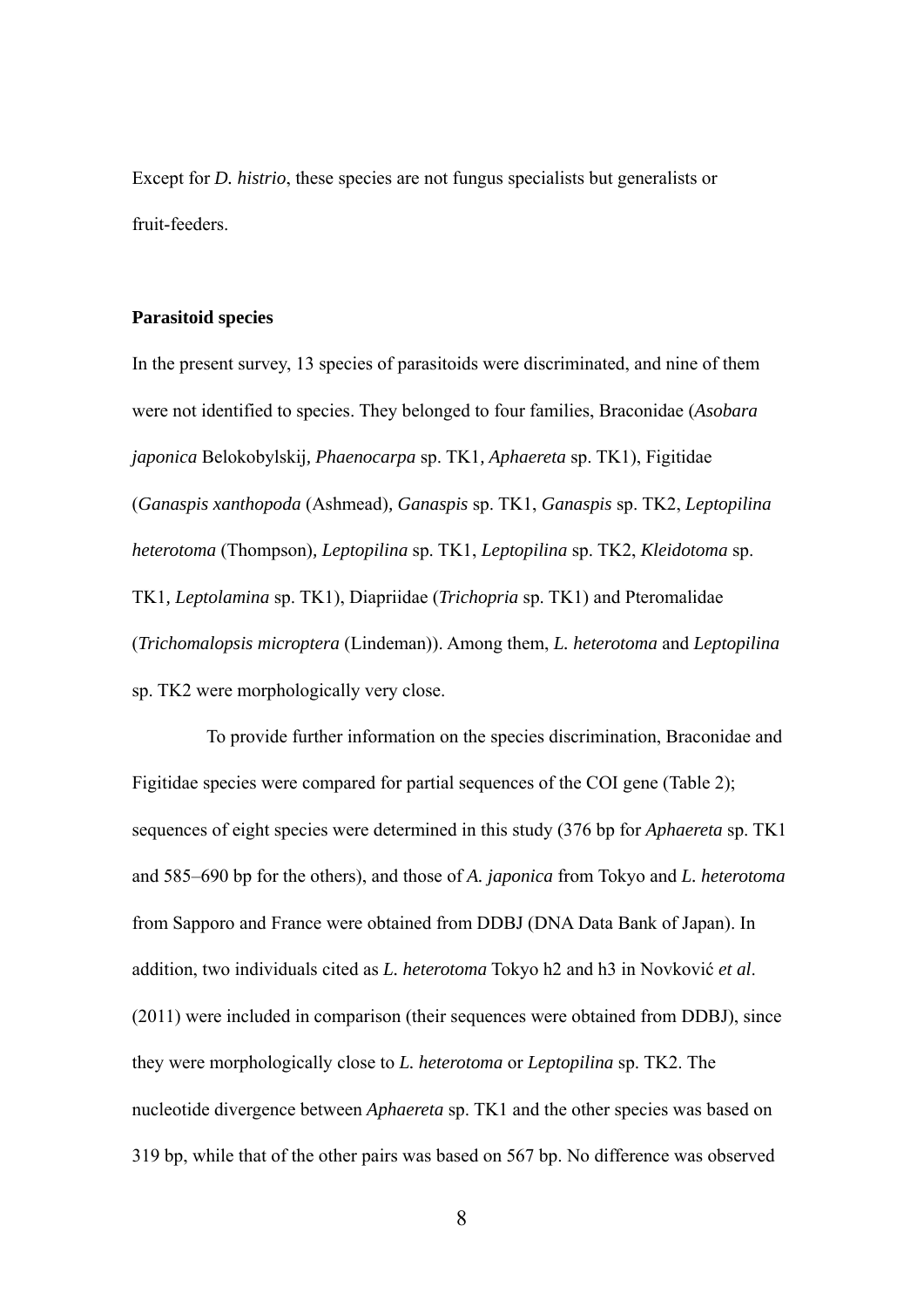in the nucleotide sequence between *Phaenocarpa* sp. TK1 individuals from Tokyo and Sapporo, between *L. heterotoma* individuals from Sapporo and France, and between *L. heterotoma* h2 and *Leptopilina* sp. TK2. The nucleotide divergence between *L. heterotoma, Leptopilina* sp. TK2 (or *L. heterotoma* Tokyo h2) and *L. heterotoma* Tokyo h3 was relatively low (5.1*–*7.5%) and also between *Phaenocarpa* sp. TK1and *Aphaereta* sp. TK1 (8.9-9.2%). The other pairs showed much larger divergence (14.7-54.6%).

The numbers of parasitoids that emerged from drosophilid species in Tokyo and Sapporo were shown in Tables 3 and 4, respectively. In these Tables, drosophilid species from which no parasitoid emerged were not presented. At each locality, data on three mushroom species and the two sites were pooled, since the composition of parasitoid species did not differ significantly (data not shown). Among 10 Braconidae and Figitidae species collected in Tokyo, nine emerged from *D. bizonata* (Table 3). Among these nine species, *A. japonica* emerged from nine drosophilid species, *Phaenocarpa* sp. TK1 and *Kleidotoma* sp. TK1 from three, *Ganaspis* sp. TK1 and *Leptopilina* sp. TK2 from two, and the others only from *D. bizonata*. On the other hand, *G. xanthopoda* emerged only from *D. lutescens*. In Sapporo, *Phaenocarpa* sp. TK1 emerged only from *D. orientacea* and *L. heterotoma* from *D. orientacea*, *D. histrio* and *Sc. coracina* (Table 3).

In the present samples, the sex ratio was much biased in *A. japonica* (male/female=2/551), *Ganaspis* sp. TK2 (0/46) and *Leptopilina* sp. TK1 (1/350), suggesting that they reproduce parthenogenetically. In the other abundant and common parasitoids, the male/female ratio ranged from 0.3 to 0.7.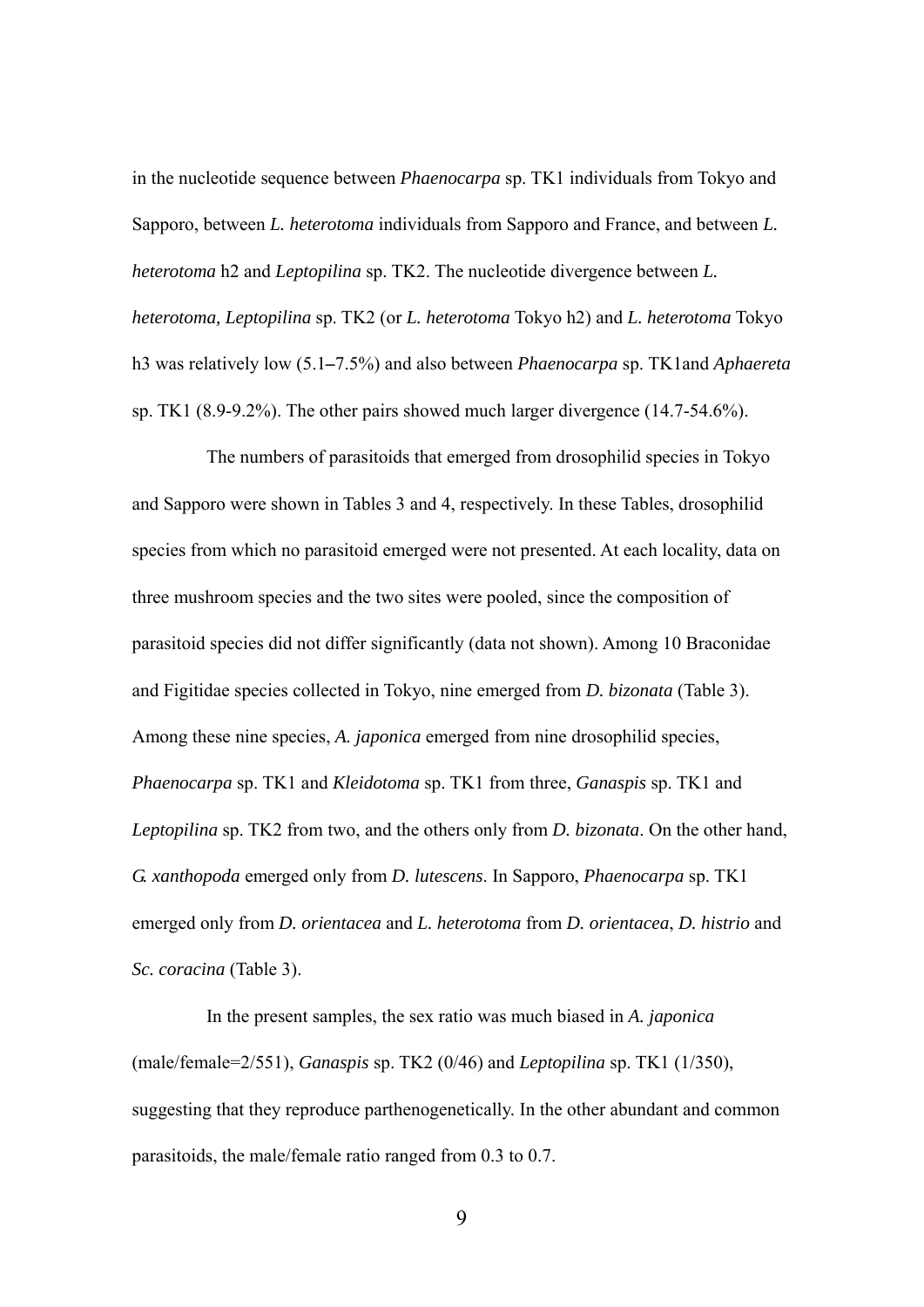#### **DISCUSSION**

*Drosophila orientacea* comprised about 65 % of drosophilid flies that emerged from mushroom baits in the survey in Sapporo (the cool-temperate region). However, this species comprised only 1-32 % of drosophilids breeding on naturally-occurring mushrooms in Sapporo and adjacent localities (Kimura *et al*. 1977; Kimura 1980b; Kimura & Toda 1989; Toda *et al*. 1999; Yorozuya 2006). The abundantly collected species from naturally-occurring mushrooms in Sapporo are *Hirtodrosophila sexvittata* Okada, *H. ussurica* Duda, *H. trivittata* Strobl and *H. trilineata* Chung which were scarcely collected in this survey, most likely because mushrooms used as baits in the present collections were decayed and did not attract these *Hirtodrosophila* species that prefer fresh mushrooms (Kimura 1980b; Kimura & Toda 1989). In the survey in Tokyo (the warm-temperate region), *D. bizonata* comprised about 60 % of drosophilid flies. This species also comprises more than 50 % of drosophilid flies breeding on naturally-occurring mushrooms in Tama Forest Science Garden located close to the Takao site (Nishiharu 1980; Takahashi *et al*. 2005). The dominance of *D. bizonata* even in naturally-occurring habitats would be related to the rarity of *Hirtodrosophila* species in the warm-temperate region (Nishiharu 1980; Takahashi *et al*. 2005).

In the present study, 13 species of parasitoids are discriminated; three belong to Braconidae (the genera *Asobara, Aphaereta* and *Phaenocarpa*), eight to Figitidae (*Ganaspis, Leptopilina, Kleidotoma* and *Leptolamina*), one to Diapriidae (*Trichopria*), and one to Pteromalidae (*Trichomalopsis*). Braconidae and Figitidae species are larval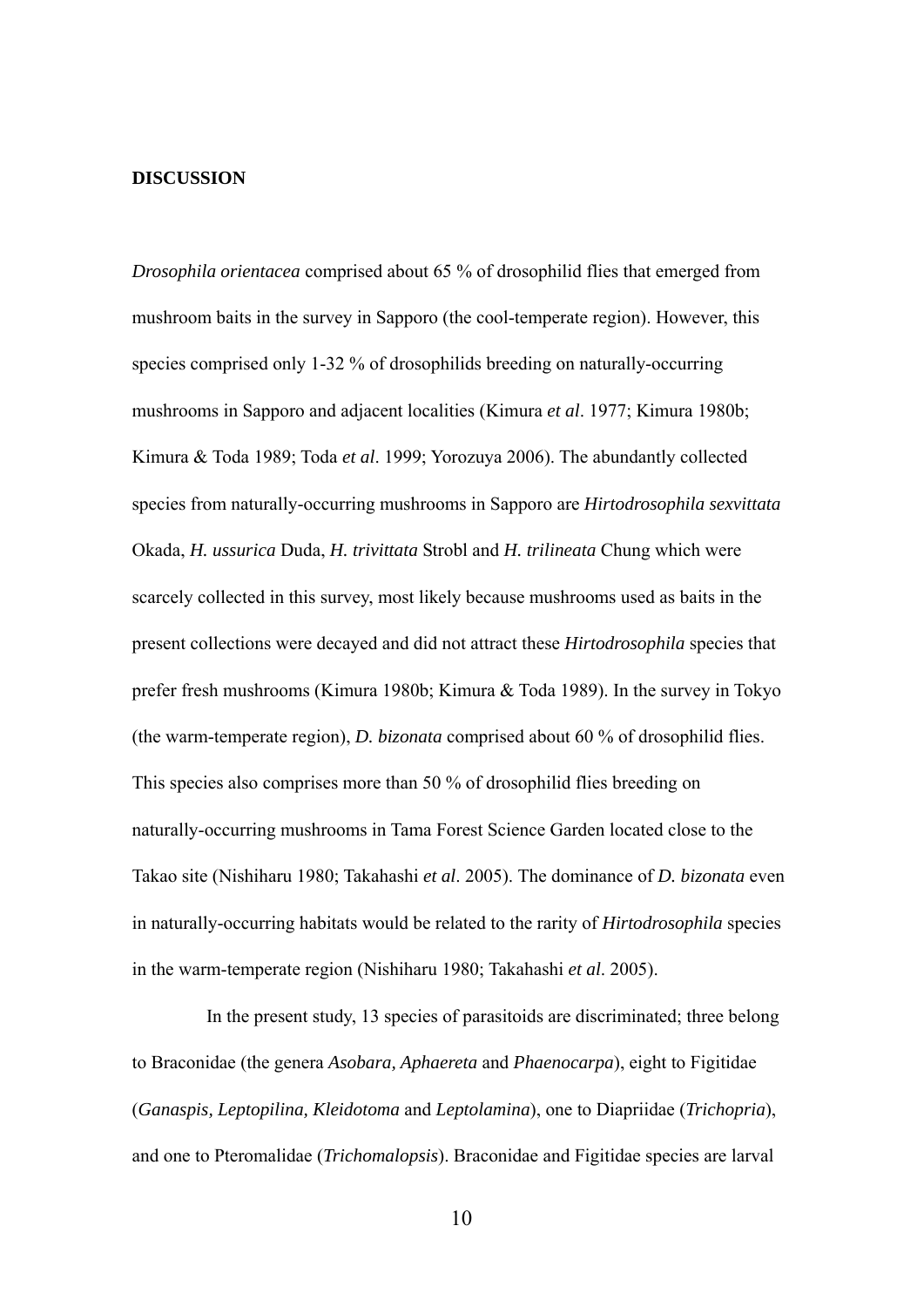parasitoids, while Diapriidae and Pteromalidae species are pupal parasitoids (Carton *et al*. 1986). In these species, *Leptopilina* sp*.* TK2 has an identical sequence (567 bp) of the COI gene with *L. heterotoma* Tokyo h2 in Novković *et al*. (2011), suggesting that they are conspecific. On the other hand, *L. heterotoma*, *Leptopilina* sp*.* TK2 (i.e., *L. heterotoma* Tokyo h2) and *L. heterotoma* Tokyo h3 of Novković *et al*. (2011) showed substantial differences (5.1*–*7.5%) in the COI sequence, but there is no difference between Sapporo and French individuals of *L. heterotoma* and between two individuals of *Leptopilina* sp*.* TK2 from Tokyo. They may belong to different to species, although Novković *et al*. (2011) tentatively treated them as variation. Further study is needed to determine their species status. The other species pairs show rather large difference in the nucleotide sequence of the COI gene, supporting that they belong to different species.

Among the 11 larval parasitoid species, *A. japonica*, *L. heterotoma*, *G. xanthopoda* and *G*. sp. TK1 were also reported to parasitize drosophilid flies breeding on fruits (Janssen et al. 1988; Mitsui *et al*. 2007; Ideo *et al*. 2008; Mitsui & Kimura 2010: *Ganaspis* sp. TK1 was cited as *Ganaspis* sp. 2 in Mitsui *et al*. (2007)), revealing their wide habitat use (i.e., they search hosts on both mushrooms and fruits). Among these species, *A. japonica* and *L. heterotoma* parasitize various drosophilid species including frugivorous and mycophagous ones (Janssen et al. 1988; Mitsui *et al*. 2007; Ideo *et al*. 2008; Mitsui & Kimura 2010). On the other hand, *Ganaspis* sp. TK1 has been recorded mostly from *Sc. coracina* which breeds on both fruits and mushrooms (Mitsui et al. 2007). In this study, *G. xanthopoda* was recorded only from *D. lutescens*. However, fruits, not fungi, are the main larval resources of *D. lutescens*, and its larvae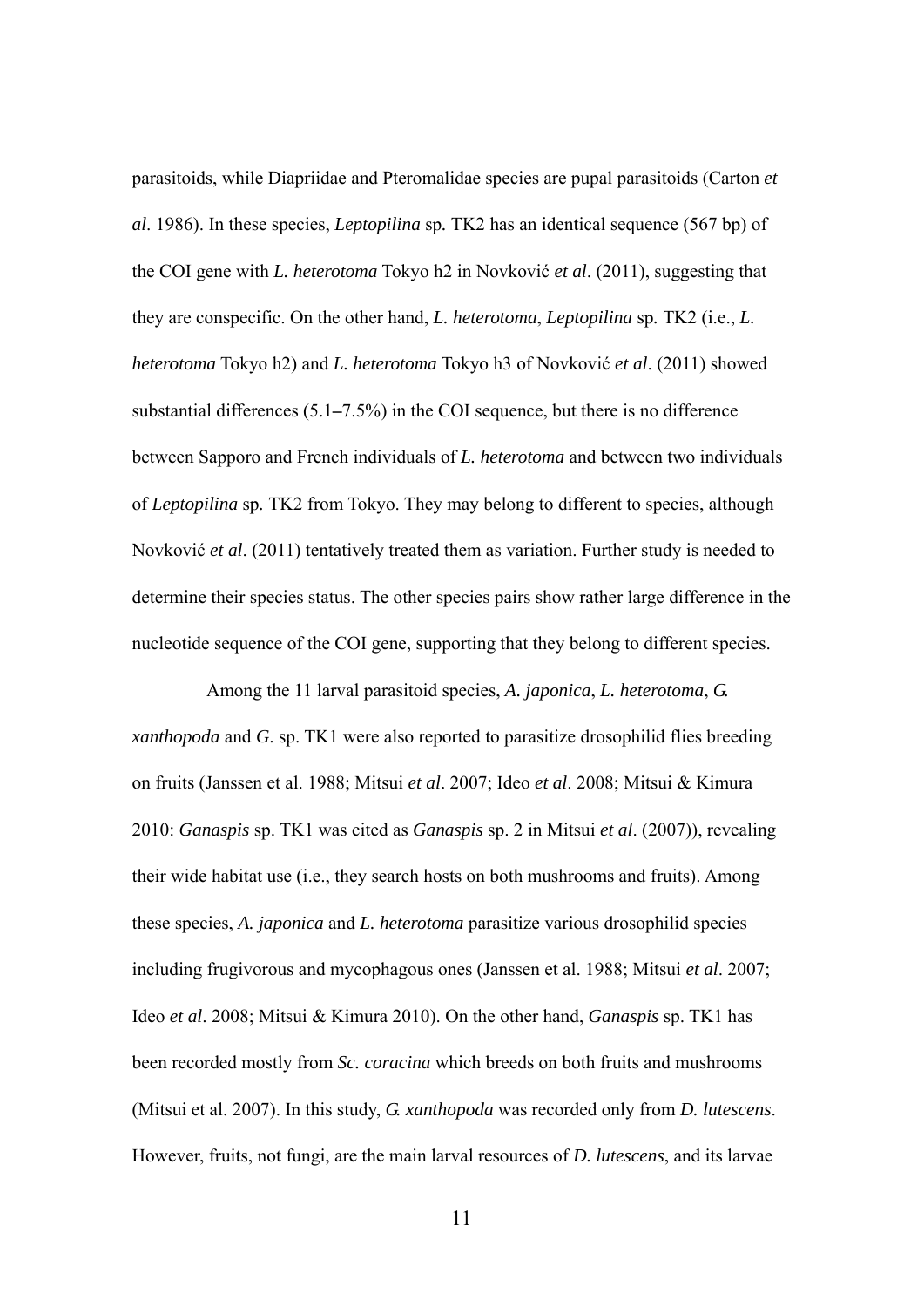in fruits (banana) are often heavily parasitized by *G. xanthopoda* (Mitsui & Kimura 2010). Thus, the habitat use of these four parasitoid species seems to reflect the occurrence (i.e. resource use) of their suitable hosts.

In Tokyo, almost all parasitoid species emerged from *D. bizonata*-*D. orientacea* pupae. It is not certain whether these parasitoids attack both of them or specialize either of them, since these two host species cannot be discriminated at the pupal stage. However, it can be said that most parasitoids attacked *D. bizonata*, the most abundant mycophagous drosophilid in Tokyo, since it comprised about 95% of the *D. bizonata*-*D. orientacea* pupae. In the Netherlands, Driessen *et al*. (1990) also observed that many parasitoids attacked the most abundant drosophilid species, *D. phalerata* Meigen. In addition, Yorozuya (2006) observed in the mycophagous drosophilid community in Tomakomai that more abundant species were more frequently parasitized. Thus, the abundance of potential hosts is one of the important factors affecting the host use of parasitoids.

In this study, two species belonging to the *immigrans* species group, *D. immigrans* and *D. curviceps*, were rarely parasitized, although they were rather abundant. In addition, *D. immigrans* larvae breeding on fruits are also rarely parasitized (Carton *et al*. 1986; Mitsui *et al*. 2007; Ideo *et al*. 2008; Mitsui & Kimura 2010). It is not known why they are rarely parasitized, but Van Alphen and Janssen (1982) suggested that *D. immigrans* larvae had thick cuticle that could present the insertion of parasitoid ovipositors.

Among the 10 parasitoids recorded in Tokyo, only three, *A. japonica*,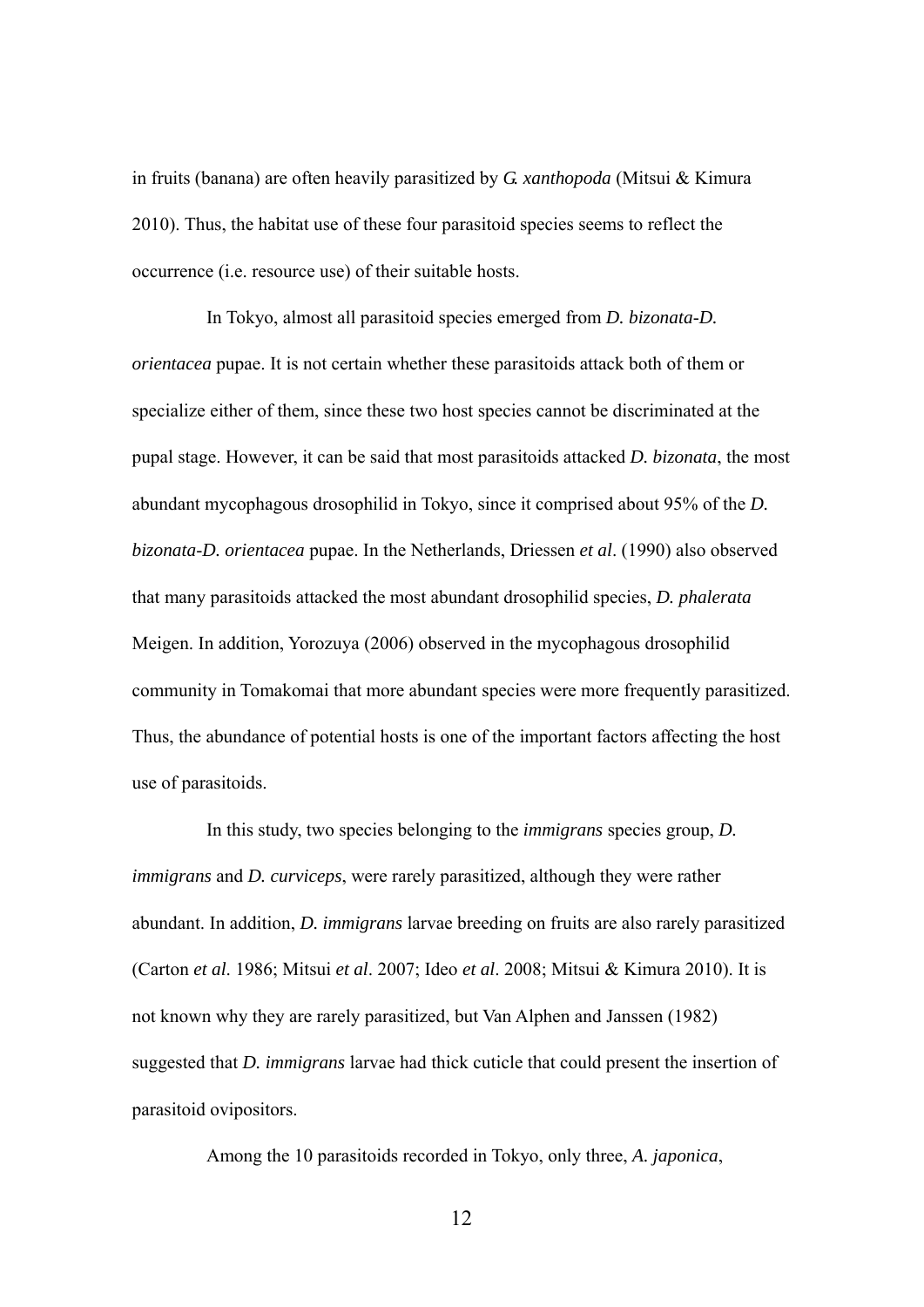*Phaenocarpa* sp. TK1 and *Leptopilina* sp. TK1, occur in Sapporo or Tomakomai (Yorozuya 2006; Mitsui *et al*. 2007) (samples cited as *Ganaspis* sp. in the Yorozuya's paper included two different species, *Ganaspis* sp. and *Leptopilina* sp. TK1). Particularly, Figitidae species attacking mycophagous drosophilids are richer in Tokyo; eight species were collected from Tokyo in this study, whereas only three species were recorded from Sapporo and Tomakomai (Yorozuya 2006). In contrast, the number of Braconidae species does not so much differ between these regions; three from Tokyo and four from Sapporo and Tomakomai. It is not known why the species diversity of Figitidae differs between Tokyo and Sapporo or Tomakomai.

# **ACKNOWLEDGMENTS**

We thank Botanic Garden of Hokkaido University for providing us an opportunity to study, and K. Matsubayashi, T. Kohyama, F. Nomano and B. Novković for their help in the course of this study. This study was supported by the Grant-in-Aid from the Ministry of Education, Science, Sports, Culture and Technology of Japan (No. 23370005).

# **REFERENCES**

Askew RR (1994) Parasitoids of leaf-mining Lepidoptera: what determines their host ranges? In: Hawkins BA, Sheehan W (eds) *Parasitoid Community Ecology*, pp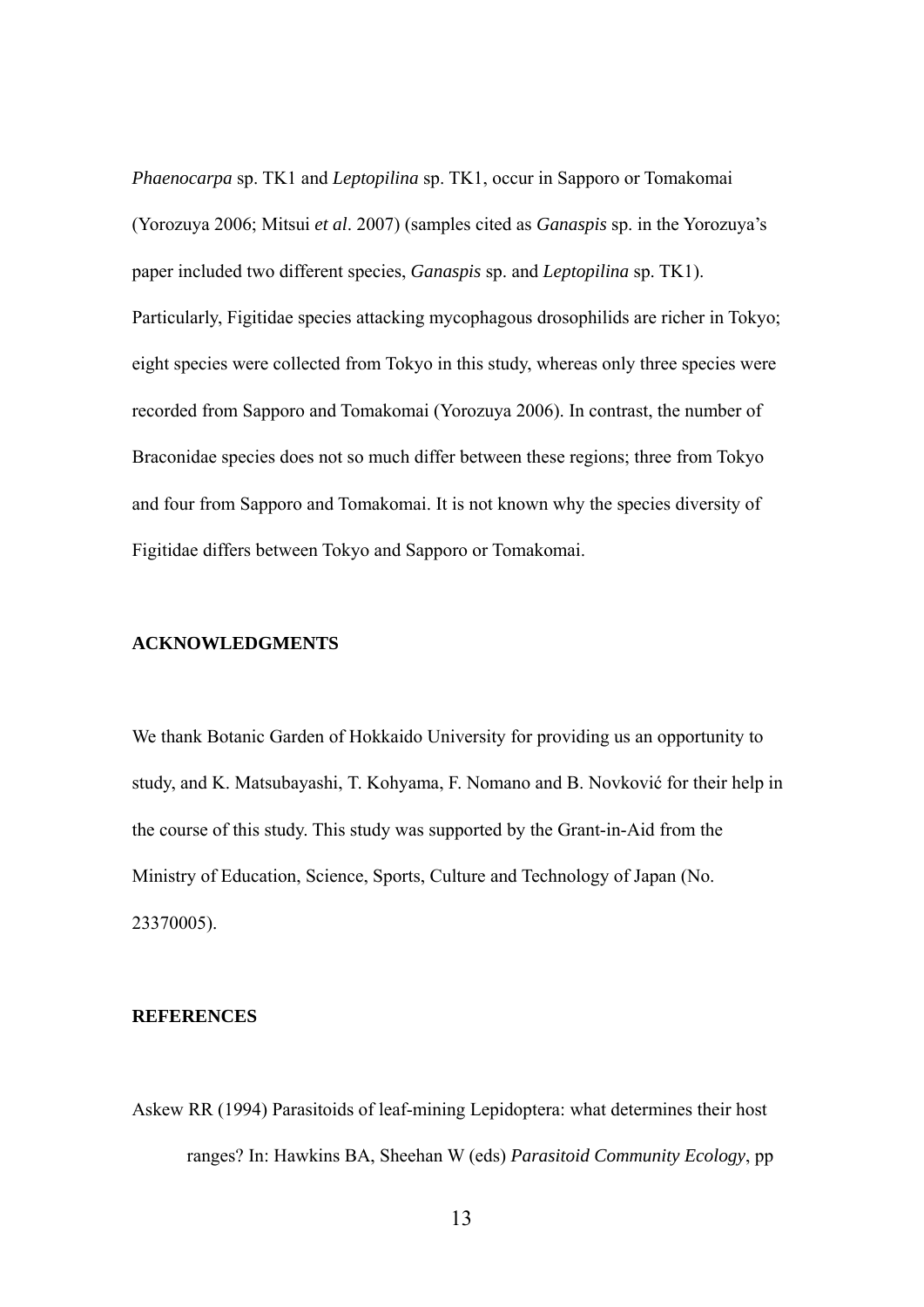177*–*202. Oxford University Press, Oxford.

- Askew RR, Shaw MR (1986) Parasitoid communities: their size, structure, and development. In: Waage JK, Greathead D (eds) *Insect Parasitoids*, pp 225*–*264. Academic Press, London.
- Belokobylskij SA (1998) Tribe Alysiini. In: Lehr PA (ed) *Key to the Insects of Russian Far East*, Vol. 4 (3), pp 163*–*298. Dal'nauka, Vladivostok. (In Russian).
- Carton Y, Boulétreau B, van Alphen JJM, van Lenteren JC (1986) The *Drosophila* parasitic wasps. In: Ashuburner M, Carson HL, Thompson JN (eds) *The Genetic and Biology of Drosophila*, *Vol. 3e*, pp 347*–*394. Academic Press, London.
- Driessen G, Hemerik L, van Alphen JJM (1990) *Drosophila* species, breeding in the stinkhorn (*Phallus impudicus* Pers.) and their larval parasitoids. *Netherlands Journal of Zoology* **40**, 409*–*427.
- Dupas S, Dubuffet A, Carton Y, Poirié M (2009) Local, geographic and phylogenetic scales of coevolution in *Drosophila*-parasitoid interactions. In: Prévost G (ed) *Advances in Parasitology* 70 (*Parasitoids of Drosophila*), pp 281*–*295. Elsevier, Amsterdam.
- Fellowes MDE, Godfray HCJ (2000) The evolutionary ecology of resistance to parasitoids by *Drosophila*. *Heredity* **84**, 1*–*8.

Fleury F, Gilbert P, Ris N, Allemand R (2009) Ecology and life history evolution of frugivorous *Drosophila* parasitoids. In: Prévost G (eds) *Advances in Parasitology* 70 (*Parasitoids of Drosophila*), pp 3*–*44. Elsevier, Amsterdam.

Fleury F, Ris N, Allemand R, Fouillet P, Boulétreau B (2004) Ecological and genetic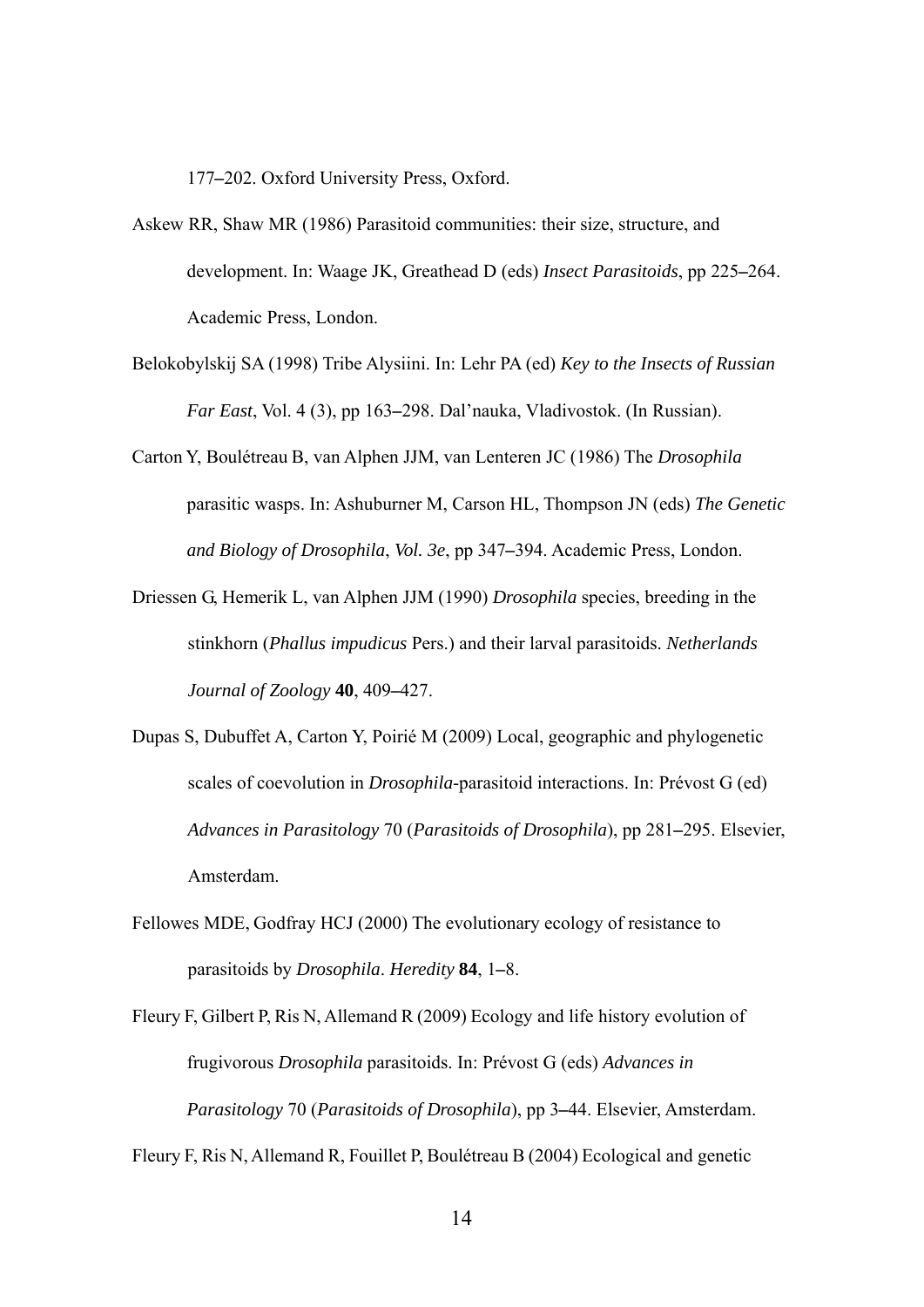interactions in *Drosophila*-parasitoids communities: a case study with *D. melanogaster*, *D. simulans*, and their common *Leptopilina* parasitoids in south-eastern France. *Genetica* **120**, 181*–*194.

- Folmer O, Black M, Hoeh W, Luiz R, Vrijenhoek R (1994) DNA primers for amplification of mitochondrial cytochrome c oxidase subunit I from diverse metazoan invertebrates. *Molecular Marine Biology and Biotech*nology **3**, 294*–*299.
- Forshage M, Nordlander G (2008) Identification key to European genera of Eucoilinae (Hymenopetera, Cynipoidea, Figitidae). *Insect Systematics and Evolution* **39**, 341*–*359.
- Gauld ID (1988) Evolutionary patterns of host utilization by ichneumonoid parasitoids (Hymenoptera, Ichneumonidae and Braconidae). *Biological Journal of the Linnean Society* **35**, 351*–*377.
- Godfray HCJ (1994) *Parasitoids: Behavioral and Evolutionary Ecology*. Princeton University Press, Cambridge.
- Hawkins BA(1994) *Pattern and Process in Host-Parasitoid Interactions*. Cambridge University Press, Cambridge.

Ichijô N, Beppu K (1990) Bionomics of Drosophilidae (Diptera) in Hokkaido XI. Five species of the *Drosophila robusta* species group. *Japanese Journal of Entomology* **58**, 625*–*636.

Ideo S, Watada M, Mitsui H, Kimura MT (2008) Host range of *Asobara japonica* (Hymenoptera: Braconidae), a larval parasitoid of drosophilid flies.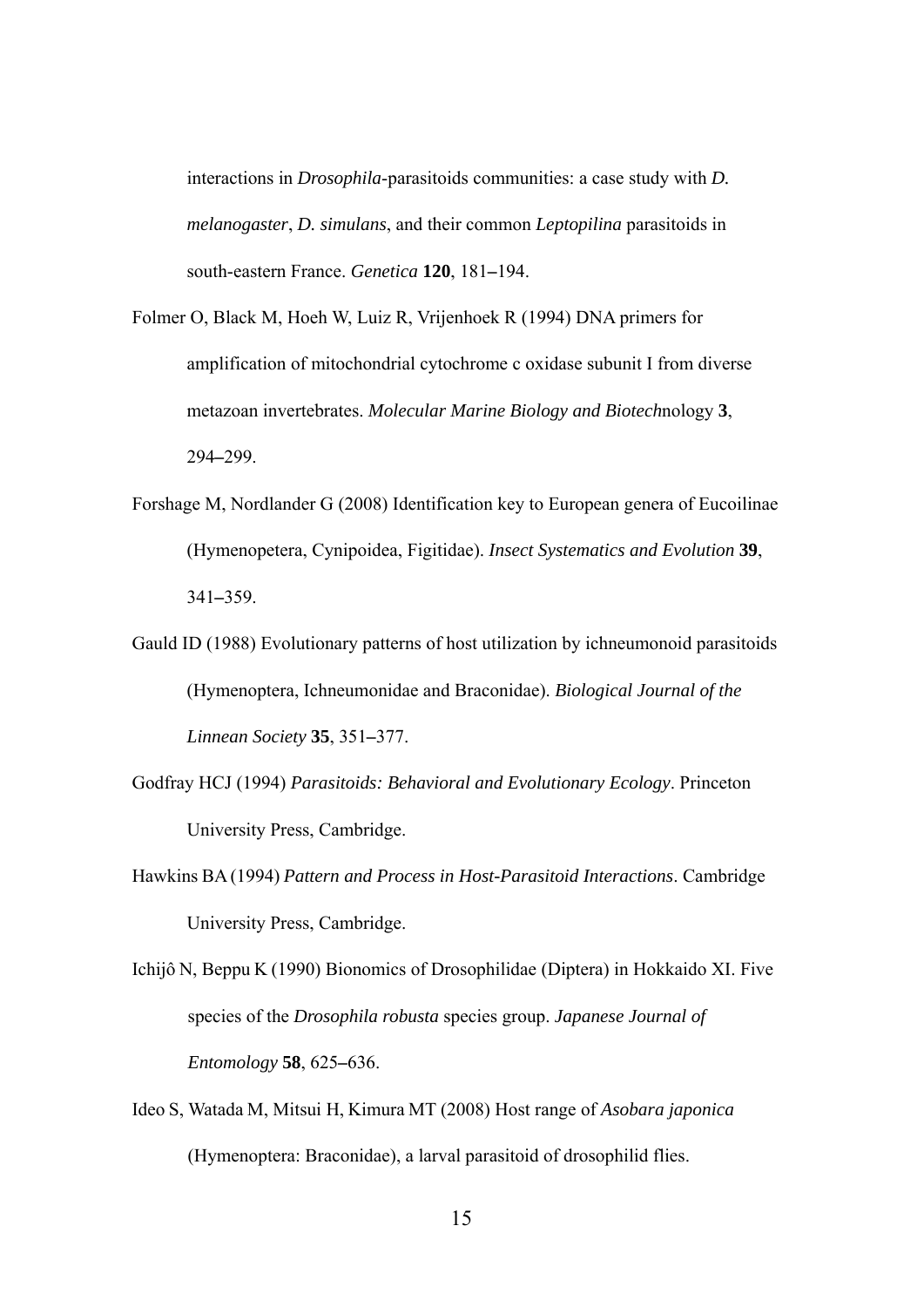*Entomological Science* **11**, 1*–*6.

- Janssen A, Driessen G, de Haan M, Roodbol N (1988) The impact of parasitoids on natural populations of temperate woodland *Drosophila*. *Netherlands Journal of Zoology* **38**, 61*–*73.
- Kimura M (1980a) A simple method for estimating evolutionary rate of base substitutions through comparative studies of nucleotide sequences. *Journal of Molecular Evolution* **16**, 111*–*120.
- Kimura MT (1980b) Evolution of food preference in fungus-feeding *Drosophila*: an ecological study. *Evolution* **34**, 1009*–*1018.
- Kimura MT, Toda MJ (1989) Food preference and nematode parasitism in mycophagous *Drosophila*. *Ecological Research* **4**, 209*–*218.
- Kimura MT, Toda MJ, Beppu K, Watabe H (1977) Breeding sites of drosophilid flies in and near Sapporo, northern Japan, with supplementary notes on adult feeding habits. *Kontyû* **45**, 571*–*582.
- Kraaijeveld AR, Godfray HCJ (2001) Is there local adaptation in *Drosophila*-parasitoid interactions? *Evolutionary Ecology Research* **3**, 107*–*116.
- Kraaijeveld AR, Godfray HCJ (2009) Evolution of host resistance and parasitoid counter-resistance. In: Prévost G (ed) *Advances in Parasitology* 70 (*Parasitoids of Drosophila*), pp 257-280. Elsevier, Amsterdam.
- Lapchin L (2002) Host-parasitoid association and diffuse coevolution: when to be a generalist? *American Naturalist* **160**, 245*–*254.

Nordlander G (1980) Revision of the genus *Leptopilina* Forster, 1869, with notes on the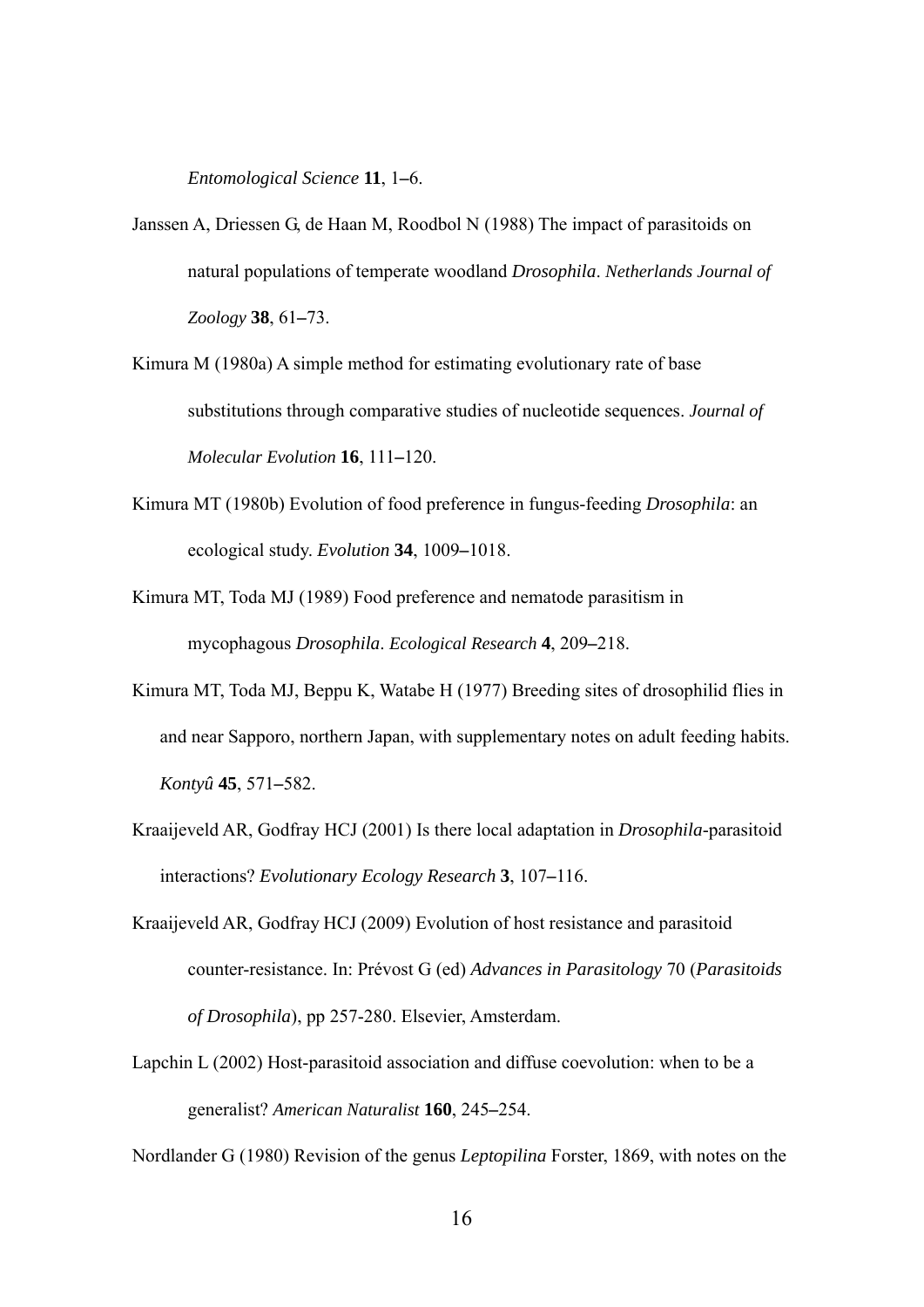status of some other genera (Hymenoptera, Cynipoidea, Eucolidae). *Entomologica Scandinavica* **11**, 428*–*453.

- Mitsui H, Kimura MT (2010) Distribution, abundance and host association of two parasitoid species attacking frugivorous drosophilid larvae in central Japan. *European Journal of Entomology* **107**, 535*–*540.
- Mitsui H, Beppu K, Kimura MT (2010) Seasonal life cycles and resource uses of flower- and fruit-feeding drosophilid flies (Diptera: Drosophilidae) in central Japan. *Entomological Science* **13**, 60*–*67.

Mitsui H, van Achterberg K, Nordlander G, Kimura MT (2007) Geographical distributions and host associations of larval parasitoids of frugivorous Drosophilidae in Japan. *Journal of Natural History* **41**, 1731*–*1738.

- Nishiharu S (1980) *A study of ecology and evolution of drosophilid flies with special regard to imaginal and larval feeding habits and seasonal population fluctuations* Doctor of Science Thesis. Tokyo Metropolitan University, Tokyo.
- Novković B, Mitsui H, Suwito A, Kimura MT (2011) Taxonomy and phylogeny of *Leptopilina* species (Hymenoptera: Cynipoidea: Figitidae) attacking frugivorous drosophilid flies in Japan, with description of three new species. *Entomological Science* **14**, 333*–*346.
- Prévost G, Doury G, Mabiala-Moundoungou ADN, Cherqui A, Eslin P (2009) Strategies of avoidance of host immune defences in *Asobara* species. In: Prévost G (ed) *Advances in Parasitology* 70 (*Parasitoids of Drosophila*), pp 235*–*255. Elsevier, Amsterdam.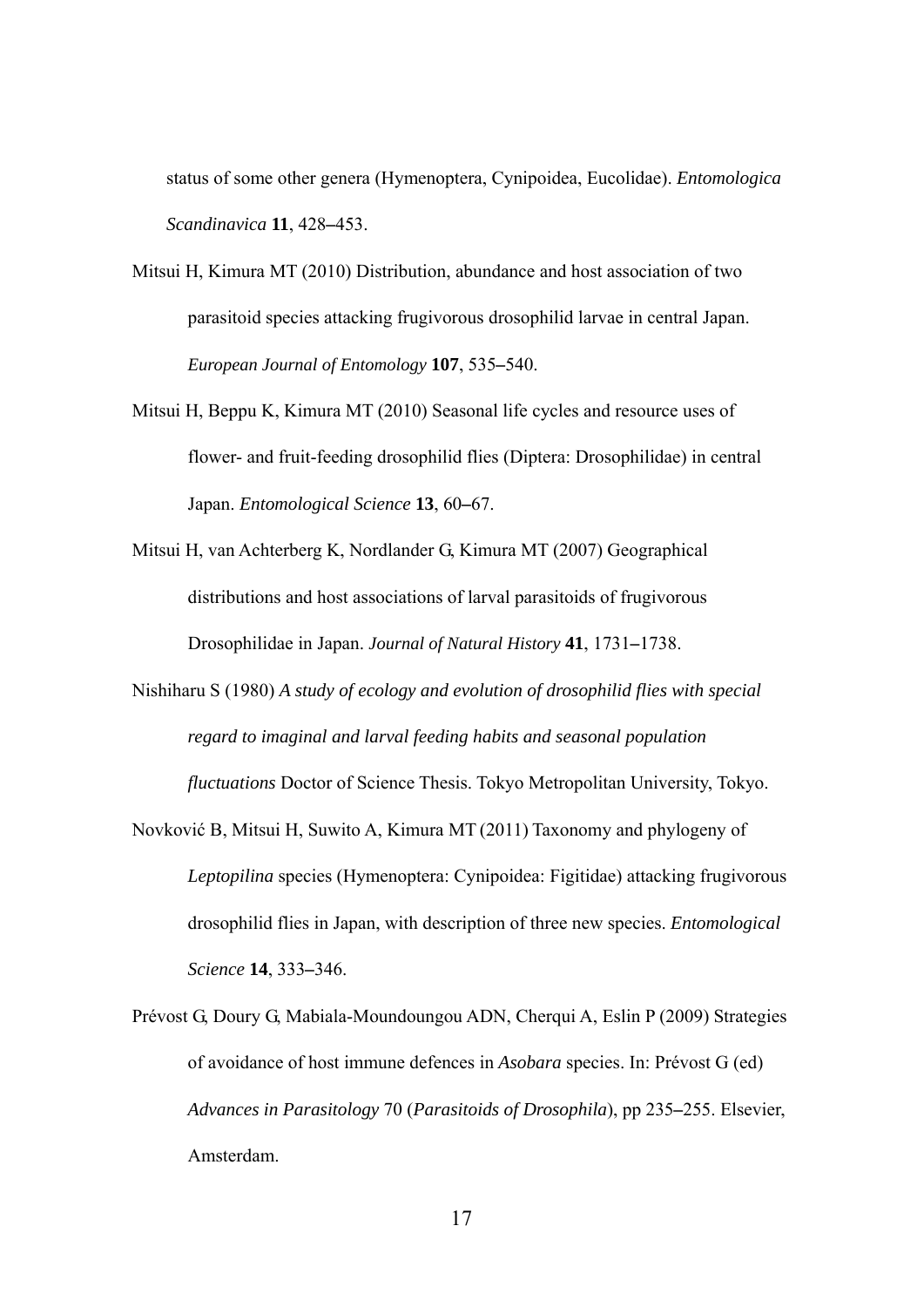Saitou N, Nei M (1987) The neighbor-joining methods: a new method for reconstructing phylogenetic trees. *Molecular Biology and Evolution* **4**, 406-425.

Sasaki A, Godfray HCJ (1999) A model for the coevolution of resistance and virulence in coupled hot-parasitoid interactions. *Proceedings of the Royal Society of London - Series B: Biological Sciences* **266**, 455*–*463.

Sheehan W (1994) Parasitoid community structure: effects of host abundance, phylogeny, and ecology. In: Hawkins BA, Sheehan W (eds) *Parasitoid Community Ecology*, pp 90*–*107. Oxford University Press, Oxford.

- Takahashi KH, Tuno N, Kagaya T (2005) The relative importance of spatial aggregation and resource partitioning on the coexistence of mycophagous insects. *Oikos* **109**, 125*–*134.
- Toda MJ, Kimura MT, Tuno N (1999) Coexistence mechanisms of mycophagous drosophilids on multispecies fungal hosts: aggregation and resource partitioning. *Journal of Animal Ecology* **68**, 794*–*803.
- Van Alphen JJM, Janssen ARM (1982) Host selection by Asobara tabida Nees (Braconidae; Alysiinae), a larval parasitoid of fruit inhabiting Drosophila species. II. Host species selection. *Netherlands Journal of Zoology* **32**, 194*–*214.
- Vinson SB, Iwantsch GF (1980) Host suitability for insect parasitoids. *Annual Review of Entomology* **25**, 397*–*419.
- Wharton RA (2002) Revision of the Australian Alysiine (Hymenoptera: Braconidae). *Invertebrate Systematics* **16**, 7*–*105.

Whitman DW, Eller FJ (1990) Parasitic wasps orient to green leaf volatiles.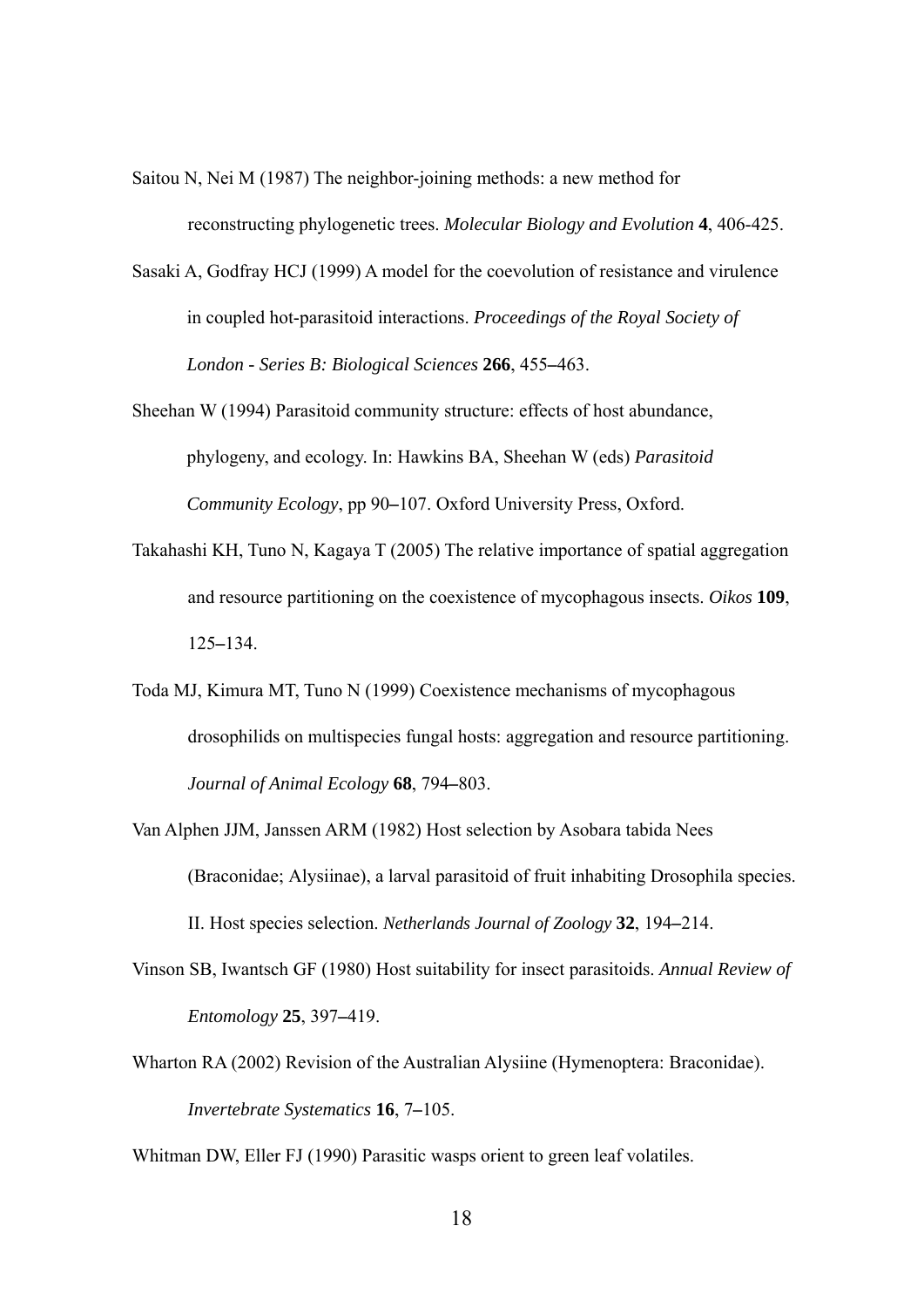*Chemoecology* **1**, 69*–*75.

.

Yorozuya H (2006) Effects of parasitoid on a mycophagous drosophilid community in northern Japan and an evaluation of the disproportionate parasitism hypothesis. *Entomological Science* **9**, 13*–*22.

Yoshimoto CM (1962) Hymenoptera: Eucoilinae (Cynipoidea). *Insects of Micronesia* **19**, 89*–*107.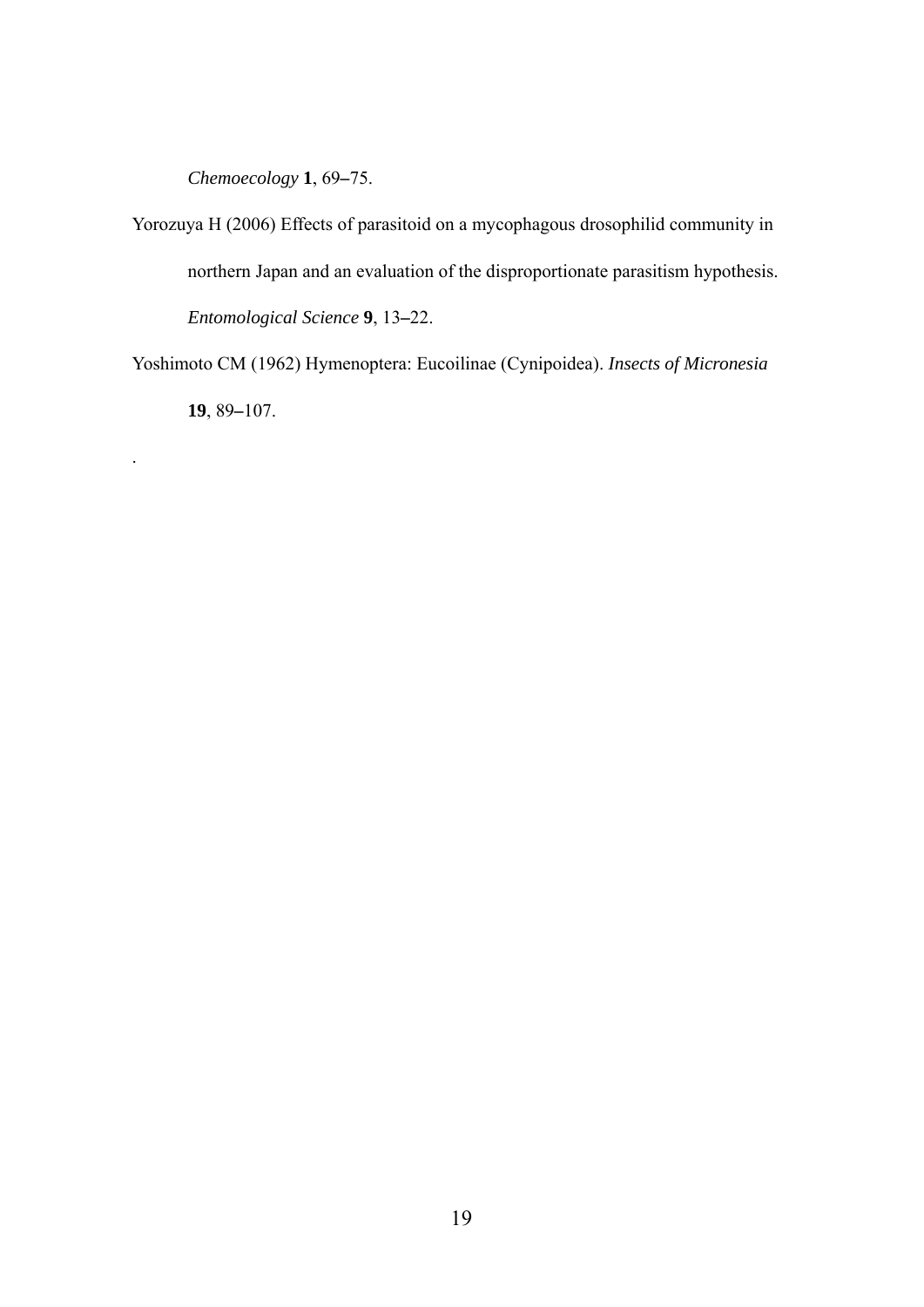**Table 1.** Number of drosophilid pupae collected at two sites each in Tokyo and Sapporo, with information on their major breeding resources: M (mushrooms), F (fruits), P (decayed plant materials including mushrooms), and T (tree sap and bark).

|                                          | Tokyo   |             |                  |                | Sapporo             |                  | Total     |                           |
|------------------------------------------|---------|-------------|------------------|----------------|---------------------|------------------|-----------|---------------------------|
|                                          | Minami- | Takao Total |                  |                | Botanic Moiwa Total |                  |           | breeding                  |
|                                          | osawa   |             |                  | Garden         |                     |                  |           | resources                 |
| Drosophila bizonata Kikkawa & Peng       | $6160*$ |             | 5714* 11874*     |                |                     | $\boldsymbol{0}$ | $11874*M$ |                           |
| D. orientacea Grimaldi, James & Jaenike  |         |             |                  | 1312           | 2554                | 3866             | 3866      | M                         |
| D. <i>immigrans</i> Sturtevant           | 1556    | 1027        | 2583             | 85             | 2                   | 87               | 2670      | $\mathbf{F}$              |
| D. busckii Coquilett                     | 1074    | 556         | 1630             | 613            | 321                 | 934              | 2564      | $\mathbf{P}$              |
| Scaptodrosophila coracina Kikkawa & Peng | 395     | 172         | 567              | 247            | 181                 | 428              | 995       | M & F                     |
| D. curviceps Okada & Kurokawa            | 195     | 441         | 636              |                |                     | $\boldsymbol{0}$ | 636       | $\mathbf{P}$              |
| D. histrio Meigen                        | 109     | 14          | 123              | 71             | 332                 | 403              | 526       | M                         |
| D. lutescens Okada                       | 61      | 329         | 390              |                |                     | $\boldsymbol{0}$ | 390       | $\boldsymbol{\mathrm{F}}$ |
| D. angularis Okada                       | 166     | 57          | 223              |                |                     | $\boldsymbol{0}$ | 223       | M                         |
| Styloptera nishiharui Okada              | 134     | 15          | 149              |                |                     | $\boldsymbol{0}$ | 149       | M                         |
| Hirtodrosophila fascipennis (Okada)      |         | 108         | 108              |                |                     | $\boldsymbol{0}$ | 108       | M                         |
| D. nigromaculata Kikkawa & Peng          |         |             | $\boldsymbol{0}$ | 8              | 73                  | 81               | 81        | $\mathbf{P}$              |
| D. lacertosa Okada                       |         |             | $\boldsymbol{0}$ | $\overline{7}$ | 47                  | 54               | 54        | T                         |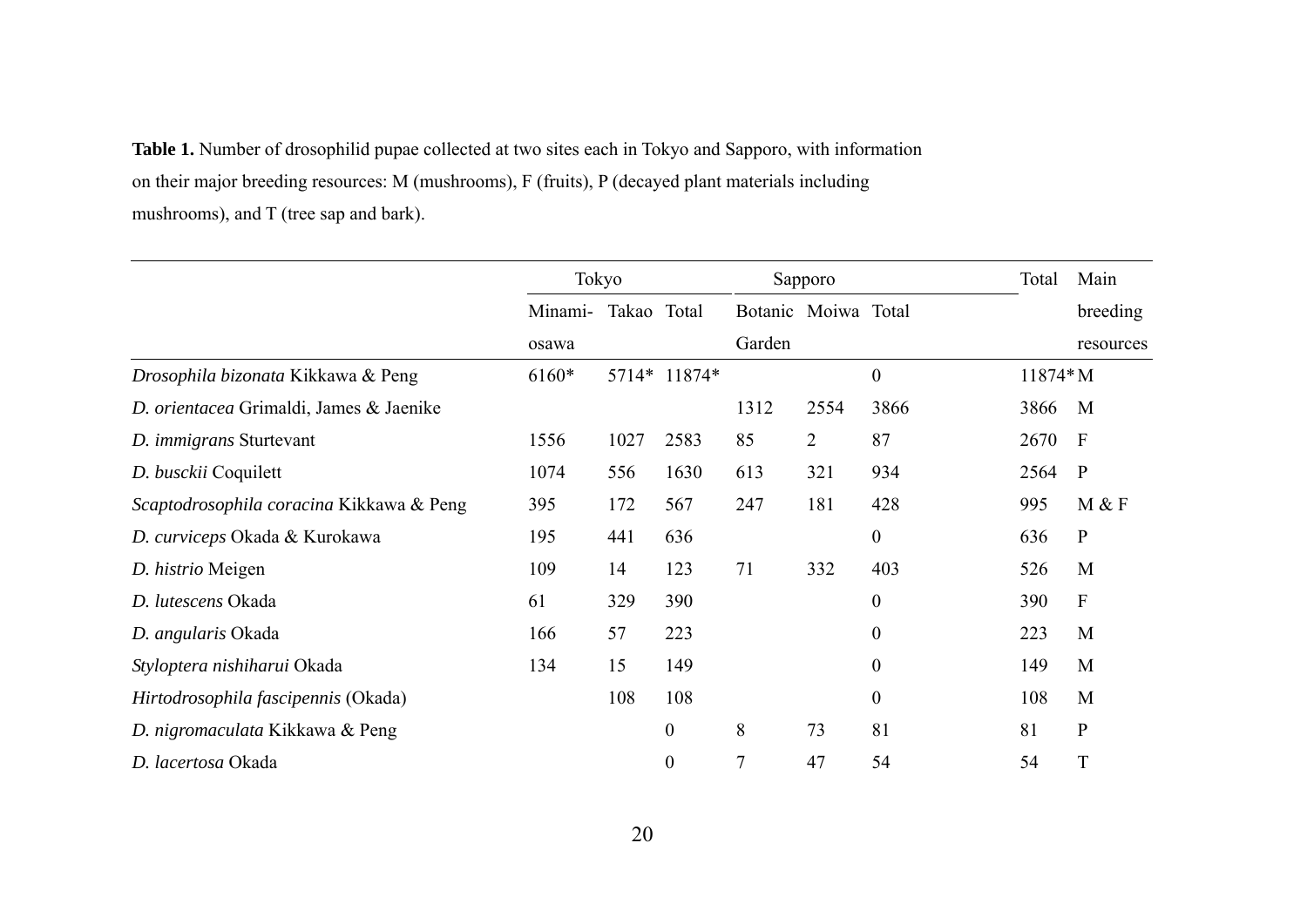| D. rufa Kikkawa & Peng                | 20 | 32           | 52             |    |    | $\overline{0}$ | 52 | F |
|---------------------------------------|----|--------------|----------------|----|----|----------------|----|---|
| D. sternopleuralis Okada & Kurokawa   | 17 | 20           | 37             |    |    | $\overline{0}$ | 37 | F |
| D. annulipes Duda                     | 4  | 29           | 33             |    |    | $\overline{0}$ | 33 | P |
| D. unispina Okada                     |    | 24           | 24             |    |    | $\overline{0}$ | 24 | M |
| Leucophenga quinquemaculipennis Okada |    |              | 0              |    | 22 | 22             |    | M |
| H. histrioides Okada & Kurokawa       |    |              | $\overline{0}$ | 13 | 5  | 18             | 18 | M |
| Others                                |    | <sub>6</sub> | 11             | 13 |    | 20             | 31 |   |

\*Including *D. orientacea*.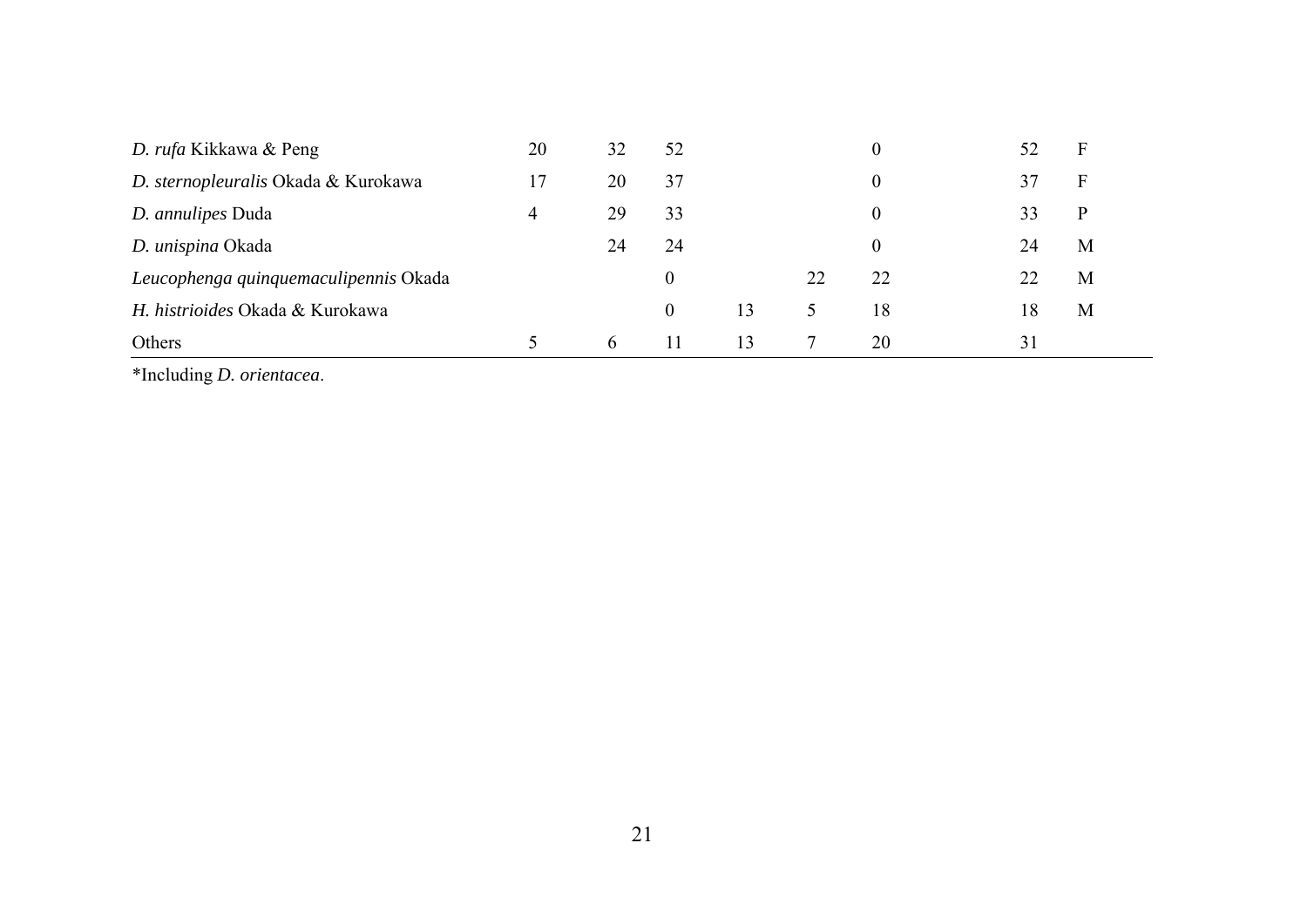|    |                                     | Accession |      | 2    | 3                   | 4              | 5                   | 6    | 7    | 8    | 9    | 10   | 11   | 12   | 13   |
|----|-------------------------------------|-----------|------|------|---------------------|----------------|---------------------|------|------|------|------|------|------|------|------|
|    |                                     | number    |      |      |                     |                |                     |      |      |      |      |      |      |      |      |
|    | 1 A. japonica (Tokyo)*              | AB456699  |      |      |                     |                |                     |      |      |      |      |      |      |      |      |
|    | 2 Phaenocarpa sp. TK1 (Tokyo)       | AB624296  | 17.4 |      |                     |                |                     |      |      |      |      |      |      |      |      |
| 3  | <i>Phaenocapra sp. TK1(Sapporo)</i> | AB624297  | 17.0 | 0.3  |                     |                |                     |      |      |      |      |      |      |      |      |
|    | 4 Aphaereta sp. TK1                 | AB624306  | 17.8 | 9.2  | 8.9                 |                |                     |      |      |      |      |      |      |      |      |
|    | 5 Leptopilina heterotoma (France)*  | AB456712  | 39.6 | 33.5 | 33.0 30.2           |                |                     |      |      |      |      |      |      |      |      |
|    | 6 L. heterotoma (Sapporo)*          | AB583568  |      |      | 39.6 33.5 33.0 30.2 |                | 0.0                 |      |      |      |      |      |      |      |      |
|    | L. heterotoma $h2^*$                | AB583574  |      |      | 43.4 36.0 35.5 35.0 |                | 7.5                 | 7.5  |      |      |      |      |      |      |      |
|    | 8 Leptopilina sp. TK2               | AB624303  | 43.4 |      | 36.0 35.5 35.0      |                | 7.5                 | 7.5  | 0.0  |      |      |      |      |      |      |
|    | 9 L. heterotoma $h3^*$              | AB583575  | 41.7 |      | 37.0 36.5 35.5      |                | 6.9                 | 6.9  | 5.1  | 5.1  |      |      |      |      |      |
|    | 10 Leptopilina sp. TK1              | AB624302  | 40.1 | 42.2 |                     | 41.7 35.0 15.9 |                     | 15.9 | 16.2 | 16.2 | 15.1 |      |      |      |      |
| 11 | Ganaspis xanthopoda                 | AB624301  | 46.8 | 41.2 | 41.7                | 38.6 25.7      |                     | 25.7 | 27.0 | 26.6 | 24.8 | 27.0 |      |      |      |
| 12 | Ganaspis sp. TK1                    | AB624299  | 47.9 |      |                     |                | 40.6 41.2 40.6 21.4 | 21.4 | 22.3 | 21.9 | 22.7 | 22.3 | 15.1 |      |      |
| 13 | Ganaspis sp. TK2                    | AB624300  | 46.8 | 45.6 | 45.1                |                | 40.7 27.4           | 27.4 | 28.4 | 27.5 | 26.6 | 28.4 | 15.9 | 14.7 |      |
|    | 14 Kleidotoma sp. TK1               | AB624304  | 54.6 | 48.3 | 47.6                | 44.6           | 26.3                | 26.3 | 28.2 | 26.3 | 26.7 | 28.2 | 28.5 | 24.4 | 24.0 |

**Table 2.** Nucleotide divergence (%) between Brachonidae and Figitidae species based on partial sequences of the COI gene.

\* Nucleotide sequences were obtained from DDBJ.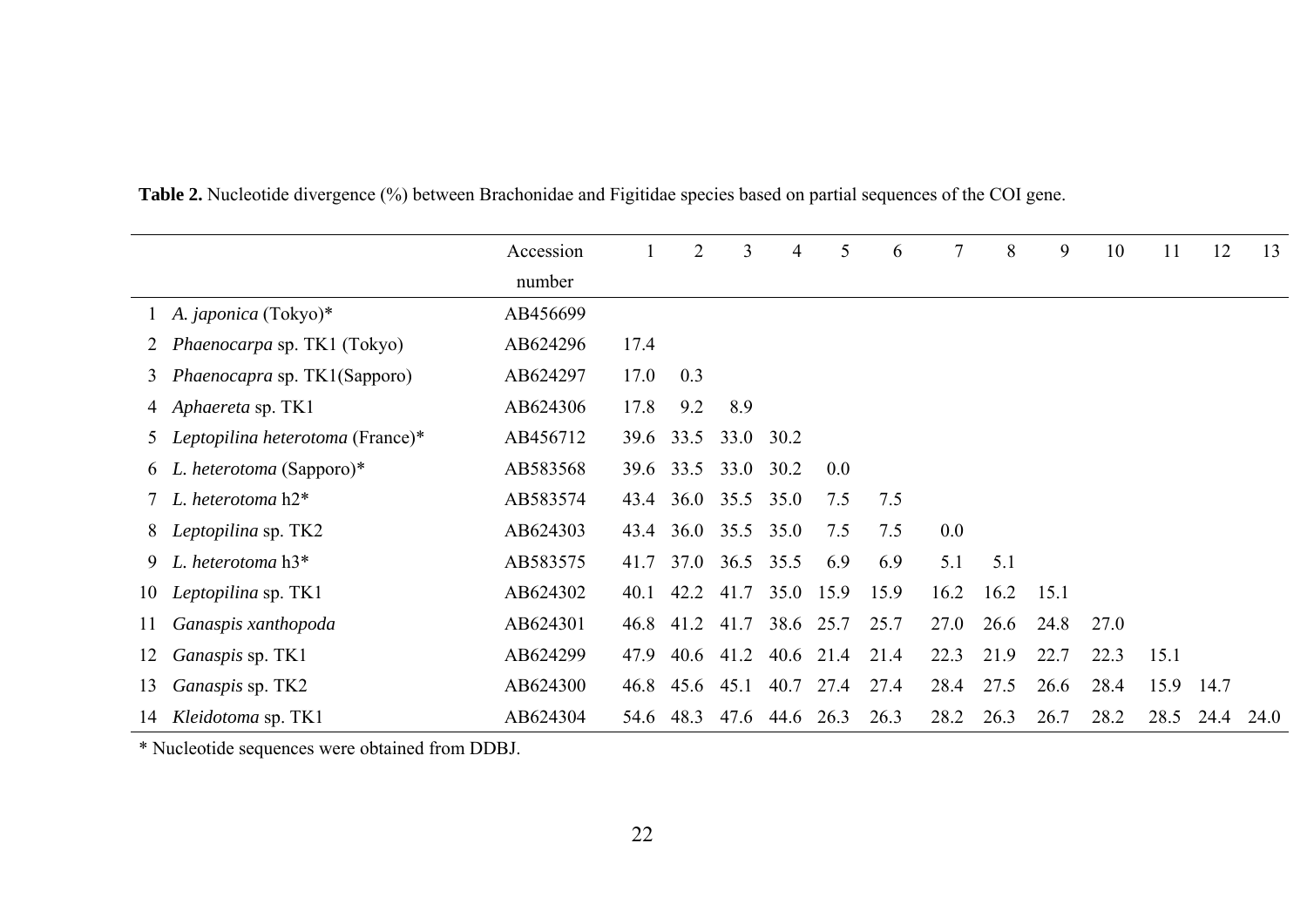Table 2. Numbers of flies and parasitoids that emerged from drosophilid pupae collected in Tokyo. Aj

# (*Asobara*

*japonica*), Ph (*Phaenocarpa* sp. TK1), Ap (*Aphaereta* sp. TK1), Kl (*Kleidotoma* sp. TK1), G1 (*Ganaspis* sp. TK1),

G2 (*G*. sp. TK2), Gx (*G. xanthopoda*), L1 (*Leptopilina* sp. TK1), L2 (*L*. sp. TK2), Ll (*Leptolamina* sp. TK1), Dia and Tr

(Diapriidae: *Trichopria* sp. TK1), un (undetermined: wasps escaped from Petri dished at collection).

|                     | No. of    | Flies | Parasitoids    |                |    |                |                  |                |    |     | The rate       | Neither      |                |                |            |         |  |
|---------------------|-----------|-------|----------------|----------------|----|----------------|------------------|----------------|----|-----|----------------|--------------|----------------|----------------|------------|---------|--|
|                     | pupae     |       |                | Braconidae     |    |                | Figitidae<br>Dia |                |    |     |                |              |                |                | of total   | fly or  |  |
|                     | collected |       | Aj             | Ph             | Ap | Kl             | G <sub>1</sub>   | G <sub>2</sub> | Gx | L1  | L <sub>2</sub> | Ll           | Tr             | un             | parasitism | wasp    |  |
|                     |           |       |                |                |    |                |                  |                |    |     |                |              |                |                | $(\%)$     | emerged |  |
| D. bizonata*        | 11874     | 7847  | 553            | 560            | 2  | 354            | 1                | 46             |    | 351 | 32             | $\mathbf{1}$ |                | 60             | 20.0       | 2067    |  |
| D. <i>immigrans</i> | 2583      | 2365  | $\mathbf{1}$   |                |    |                |                  |                |    |     |                |              | $\overline{2}$ |                | 0.1        | 215     |  |
| D. busckii          | 1630      | 1222  | 216            |                |    |                |                  |                |    |     |                |              | 5              |                | 15.3       | 187     |  |
| D. curviceps        | 636       | 588   | 8              |                |    |                |                  |                |    |     |                |              |                |                | 1.5        | 39      |  |
| Sc. coracina        | 567       | 250   | 23             |                |    |                | 13               |                |    |     |                |              |                | $\overline{2}$ | 13.2       | 279     |  |
| D. lutescens        | 390       | 302   | 5              |                |    |                |                  |                | 42 |     |                |              |                |                | 13.7       | 40      |  |
| D. angularis        | 223       | 150   | 14             | $\overline{2}$ |    | $\overline{3}$ |                  |                |    |     |                |              |                |                | 11.2       | 54      |  |
| St. nishiharui      | 149       | 139   | $\mathbf{1}$   |                |    |                |                  |                |    |     |                |              |                |                | 0.7        | 9       |  |
| D. histrio          | 123       | 101   | $\overline{2}$ |                |    |                |                  |                |    |     |                |              |                |                | 1.9        | 20      |  |
| D. sternopleuralis  | 37        | 34    |                |                |    |                |                  |                |    |     |                |              |                |                | 2.9        | 2       |  |

\**D. orientacea* is included.